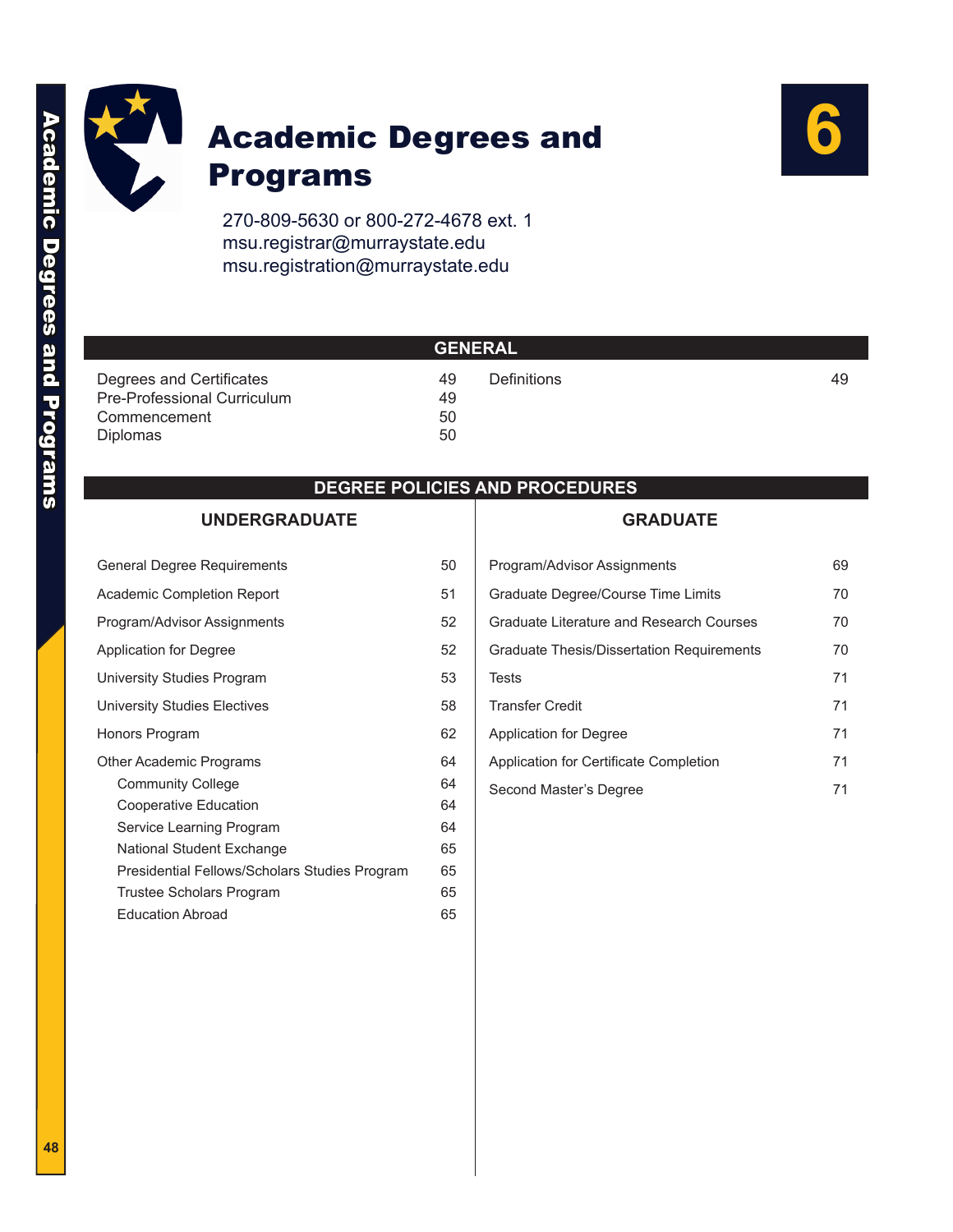#### <span id="page-1-0"></span>Degrees and Certificates

Murray State University confers the following degrees and certificates:

• **Certificate:** Business Geographic Information Systems, Gender Studies, Gifted and Talented Needs and Services for Mental Health Practitioners, Human Development and Leadership, Nonprofit and Leadership Studies, Registered Dietician, Organizational Dynamics, Professional Telecommunications Systems Management, Professional Writing, Public Relations Practice, Veterinary Hospital Management

• **Associate:** Associate of Arts (A.A.) and Associate of Science (A.S.)

• **Baccalaureate:** Bachelor of Arts (B.A.), Bachelor of Arts in Business (B.A.B.), Bachelor of Fine Arts (B.F.A.), Bachelor of Integrated Studies (B.I.S.), Bachelor of Music (B.M.), Bachelor of Science (B.S.), Bachelor of Science in Agriculture (B.S.A.), Bachelor of Science in Business (B.S.B.), Bachelor of Science in Engineering (B.S.E.), Bachelor of Science in Nursing (B.S.N.), and Bachelor of Social Work (B.S.W.)

• **Master:** Master of Arts (M.A.), Master of Arts in Education (M.A.Ed.), Master of Arts in Teaching (M.A.T.), Master of Business Administration (M.B.A.), Master of Fine Arts (M.F.A.), Master of Music Education (M.M.E.), Master of Public Administration (M.P.A.), Master of Science (M.S.), and Master of Science in Nursing (M.S.N.)

• **Specialist:** Specialist in Education (Ed.S.)

• **Doctorate:** Doctor of Nursing Practice (D.N.P.), Doctor of Education (Ed.D.)

#### **Definitions**

The University approved academic programs of study listed in the collegiate/school chapters in this *Academic Bulletin* are the only ones that may be declared by students eligible to follow this *Academic Bulletin*.

#### Undergraduate

Courses may not be shared between areas, majors, and minors. The minimum number of hours indicated below must be unduplicated for each.

• **Area:** An area is an approved program of study that requires a minimum of 48 hours of credit, 15 of which must be upper-level, in addition to University Studies courses, and can be completed in lieu of a major-minor combination.

• **Major:** A major is an approved program of study that requires a minimum of 30 semester hours of credit, 9 of which must be upperlevel, in addition to University Studies courses and must be accompanied by a unique minor or second major.

• **Minor:** A minor is an approved program of study of a minimum of 21 semester hours of credit, six of which must be upper-level, completed in conjunction with at least a major to apply toward a degree.

• **Collateral courses:** Courses that may be shared between areas, majors, and minors.

• **Core:** A set of courses that are common among all concentrations or tracks of a particular program of study. These courses may not be shared between areas, majors, and minors.

• **Concentration or Emphasis:** A set of courses that is unique to a specific track of study within a particular program. These courses cannot be shared between areas, majors, and minors.

• **Co-Requirement:** Courses that are required to be taken during the same semester and may be shared between areas, majors, and minors.

• **Support courses:** Courses that support the knowledge needed within the program of study. If the area/major or minor has more than the minimum number of required hours, support courses may be shared between areas, majors, and minors.

#### Graduate

• **Doctorate Degree:** Advanced degree of graduate study consisting of a minimum of 78 graduate hours of concentrated and approved coursework beyond a bachelor's degree.

• **Specialist Degree:** Advanced degree of study consisting of a minimum of 60 graduate hours of concentrated and approved coursework beyond a bachelor's degree.

• **Master's Program:** A graduate program is an approved program of study that requires a minimum of 30 graduate hours.

• **Graduate Certificate:** A specialized set of courses emphasizing a professional skill of knowledge base typically ranging from 12 to 18 hours.

#### Program

The Council on Postsecondary Education (CPE) has defined certain terminology for portions of a program that vary by degree level.

- **Track:** A track is a set of courses designed to develop expertise within a major or area at the undergraduate level.
- **Concentration:** A concentration is a set of courses designed to develop expertise within a major or area at the master's level.

• **Specialization:** A specialization is a set of courses designed to develop expertise within a major at the doctoral level.

Tracks, Concentrations, and Specializations are noted on the academic transcript as "Concentration."

#### Pre-Professional Curricula

The university offers baccalaureate programs that serve as pre-professional curricula for the professional areas listed below. Students interested in the details of a specific program should consult with the advisor listed.

- **Architecture:** Kevin Perry, Institute of Engineering.
- **Dentistry:** Dr. Timothy Johnston, Department of Biological Sciences; Dr. Ricky Cox, Department of Chemistry.
- **Engineering:** Dr. Ted Thiede, Professional Engineer, and Dr. Mike Kemp, Institute of Engineering.
- **Equine Chiropractic:** J.D. Van Hooser, Department of Animal and Equine Science.
- **Forensics:** Dr. Daniel Johnson, Department of Chemistry.
- **Law:** Dr. William Cassie and Dr. Alkatib Ihsan, Department of Political Science and Sociology.
- **Medicine:** Dr. David Canning, Department of Biological Sciences; Dr. Ricky Cox, Department of Chemistry.
- **Optometry:** Dr. David Canning, Department of Biological Sciences.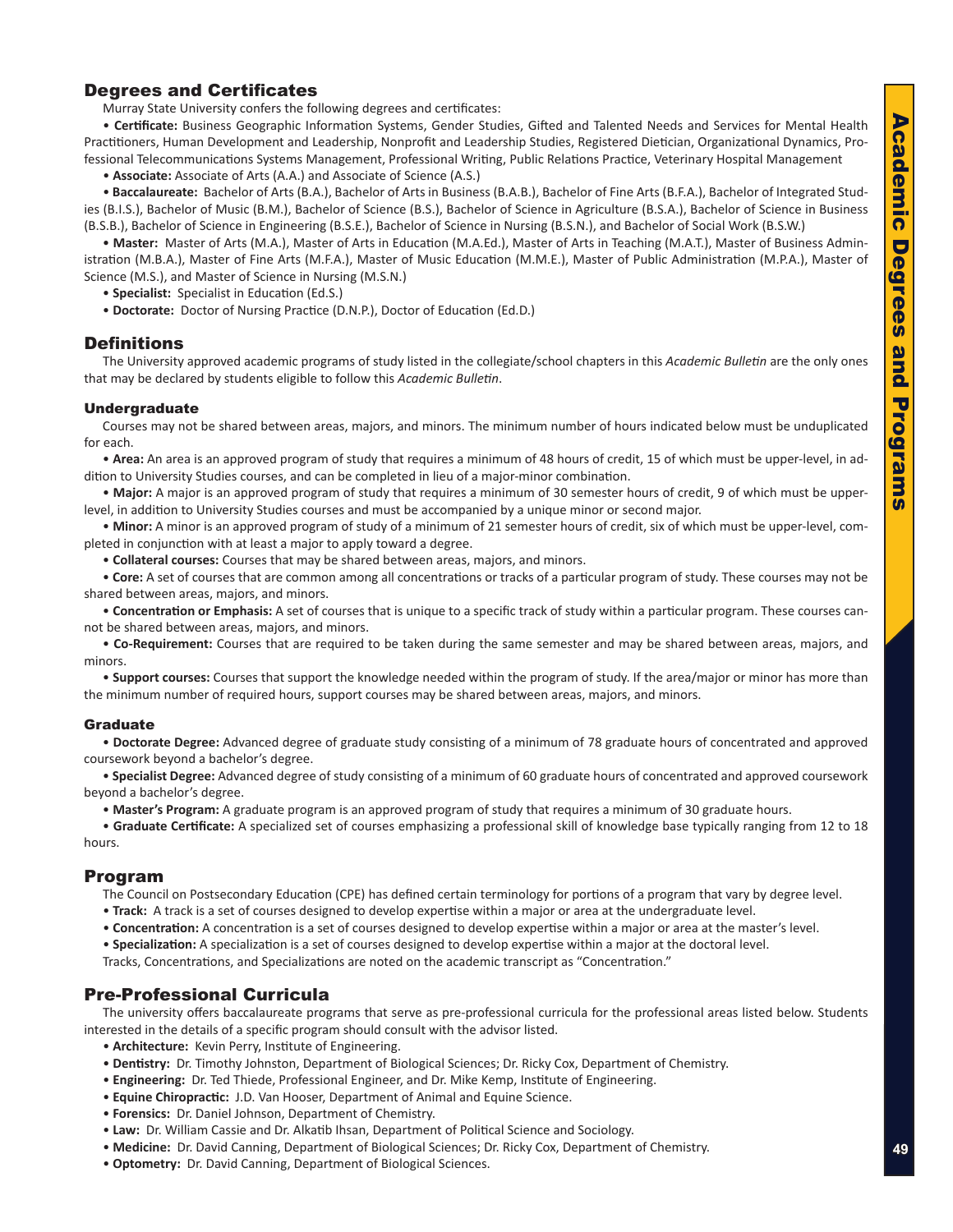- <span id="page-2-0"></span>• **Pharmacy:** Dr. Leon Duobinis-Gray, Department of Biological Sciences; Dr. Ricky Cox, Department of Chemistry.
- **Occupational Therapy:** Dr. Amelia Dodd, Department of Applied Health Sciences.
- **Physical Therapy:** Dr. Terry Derting and Dr. Claire Fuller, Department of Biological Sciences; Dr. Amelia Dodd, Department of Applied Health Sciences.
- **Physician Assistant:** Dr. Chris Trzepacz, Department of Biological Sciences; Dr. Amelia Dodd, Department of Applied Health Sciences.
- **Pre-Health Professions:** Dr. Amelia Dodd, Department of Applied Health Sciences.
- **Speech-Language Pathology:** Susan Brown, Department of Applied Health Sciences.
- **Veterinary Medicine:** Dr. Terry Canerdy and Dr. William DeWees, Department of Veterinary Technology and PreVeterinary Medicine.

#### Commencement

A student must apply for graduation and be recommended for the degree to the Board of Regents of Murray State University before any degree is conferred. Graduation requirements for a student are defined by one specific *Academic Bulletin* (University Studies, area/major/ minor requirements must be from the same *Academic Bulletin*). Each *Academic Bulletin* expires in August of the seventh year from the year of publication. No student will be graduated under the requirements of an *Academic Bulletin* that has expired.

Formal commencement exercises are held at the end of the spring and fall semesters. August graduates are encouraged to participate in the December graduation ceremony of the same year. Academic honors for August graduates will appear only in the December program. Academic regalia is required and may be purchased at the University Store.

#### Senior Salute

Senior Salute is hosted by the University Store in the fall and spring semesters for students participating in that semester's upcoming commencement. Representatives from the Office of the Registrar, Bursar's Office, Financial Aid Office, MSU Graduate Education, Career Services Office, Alumni Association, and Grad Images are present to answer questions and help students with commencement regalia, invitations and other graduation questions.

#### Diplomas

Diplomas will be mailed to graduates after degrees are conferred. A student must have satisfied all debts to the uni-versity or the diploma will be held until the student's account is cleared. Associates, baccalaureate, masters and specialists diplomas are 11x14 inches and contain the name of the graduate (no nicknames), the degree received, and honors if applicable. Details about areas, majors, and minors appear on the academic record only. Doctoral diplomas are 12X17 inches and contain the name of the graduate (no nicknames) and the degree received.

#### UNDERGRADUATE DEGREE POLICIES AND PROCEDURES

#### General Degree Requirements

#### **Degree Credit**

The following courses **do not count** toward the credit hours required for graduation but **are included in calculating GPAs** (other courses may be added in the future): All ESL and CEC courses, courses in which a student earned a grade of *E* or *I*; multiple enrollments in a course that exceed the number of permissible attempts specified in the course description, and developmental courses listed in Mandatory Developmental Courses section later in this chapter. Refer to the Repeat Policy found in Academic Policies and Procedures. **The GPA that is calculated at the time a degree is conferred and recorded will not be changed by subsequent coursework, including repeated courses.** A grade of *I* must be changed within five weeks after the semester ends for students pending graduation; otherwise the *I* will be converted to an *E* (which will negatively affect the GPA) and the GPA will be recalculated or graduation will be delayed until the next semester. Grades may not be changed after the degree is conferred.

The following courses **do not count** toward the credit hours required for graduation, and **are not included in GPA calculations**: audited courses, courses with a grade of *R* or *W*, courses approved for Academic Second Chance, and courses taken at another institution that are determined to be nontransferable.

#### **Residence Credit for Graduation**

Undergraduate residence credit is any academic credit awarded by Murray State University and placed on students' transcripts after they enroll with Murray State University. Nonresidence credit is any academic credit which Murray State accepts as transfer credit from another college or university, including credit through the National Student Exchange and the International Student Exchange programs. (See section on Transfer Credit.)

#### **Associate Degree**

A candidate for an associate degree must complete a prescribed, planned specialty program with a minimum of 19 semester hours chosen from the University Studies component. The minimum amount of credit required for an associate degree is 60 semester hours. A minimum of 24 semester hours must be earned in residence at Murray State. The associate degree candidate must have a grade point average of at least 2.00: (1) in credits presented for graduation whether earned at Murray State or elsewhere (cumulative GPA); (2) in all credits completed at Murray State; and (3) in the courses completed for the planned specialty program. Graduation honors are not posted for associate degrees.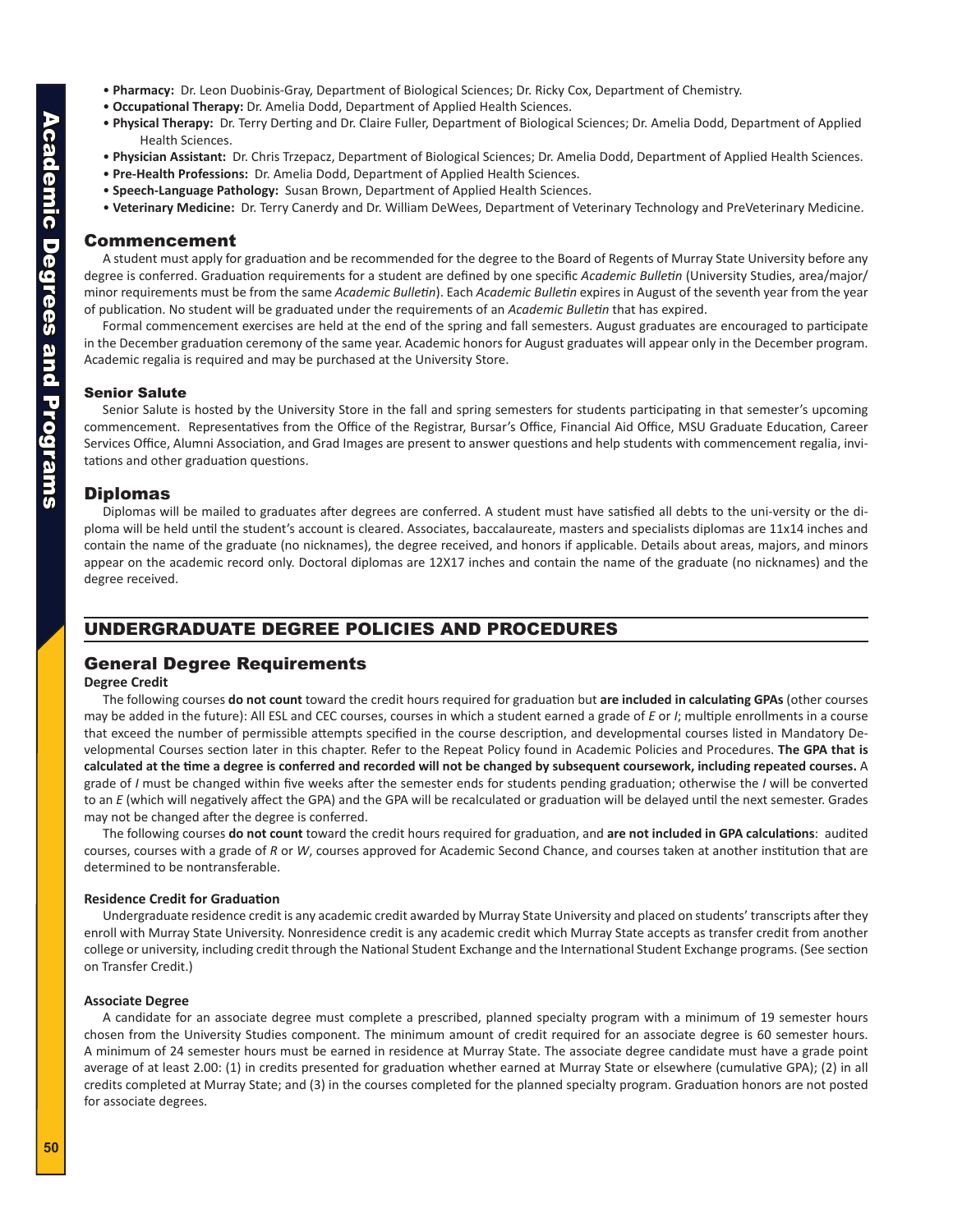#### <span id="page-3-0"></span>**Second Associate Degree**

A student who has earned or is seeking an associate degree from Murray State may earn a second associate degree in a different planned specialty program upon meeting course requirements for that degree and upon completing at least 24 additional hours in residence at Murray State, over and above requirements for the first degree. The student may be required to complete additional University Studies courses if they are specifically required for the intended second degree. Nine hours must be completed toward a new planned specialty program and GPA requirements are the same as required for the first associate degree.

All students seeking a second degree must apply for admission/re-admission to Murray State University and must have the specific program plan pre-approved by the department chair and dean of their new area or major and by the Office of the Registrar. Failure to seek approval in advance from these three parties will likely result in a second degree not being awarded as not all areas and majors will be possible for those seeking the second degree.

#### **Baccalaureate Degree**

A candidate for a baccalaureate degree must complete a minimum of 120 degree-applicable credit semester hours. A minimum of 40 hours must be earned in residence at Murray State. A candidate for the Bachelor of Integrated Studies degree will require 32 hours to be earned in residence at Murray State.

**At least 42 semester hours of the 120 hours required for a baccalaureate degree must be earned in courses at the 300-level or above (upper level courses); Bachelor of Integrated Studies requires at least 39 semester hours to be earned at the 300-level or above. Course credit level for transfer work is based on the course level at the sending institution (courses taken at a community college are lower-level credit). No more than six hours in cooperative education courses will apply toward minimum graduation requirements (some departments have further restrictions). Other courses with limits on their application toward graduation are so designated in their course descriptions.**

A student completing a degree in a field that is a non-AACSB accredited business program may not take more than 25 percent of the total hours required for that degree in any combination of the following business prefixes/courses: ACC, BUS, CIS, FIN, LSC, MGT, MKT, RES, or COM 340, COM 439, JMC 391, JMC 394, LST 240, LST 440, and POL 442.

All students seeking a baccalaureate degree must complete the University Studies requirements as outlined later in this chapter. **Transfer students should refer to the transfer section in** *Undergraduate Admissions* **of this** *Academic Bulletin* **for important information on University Studies courses.** Also, each candidate for a baccalaureate degree must complete either 1) an area; 2) a major plus a minor; 3) a major plus a second major; or 4) a major plus an area. Courses of an appropriate nature may apply toward University Studies requirements and either a major or a minor without additional courses being required in that major or minor. **A minimum of nine hours in the major(s), six hours in the minor(s), and 15 hours in the area(s), must be in upper-level courses.**

The baccalaureate degree candidate must have a GPA of at least 2.00: (1) in all credits presented for graduation whether earned at Murray State or elsewhere (cumulative GPA); (2) in all credits completed at Murray State; and (3) in the courses for each major, minor or area.

#### **Professional Degree Transfers**

A student who completes three years (90 semester hours) of appropriate pre-professional courses at Murray State and then enters an accredited professional school to pursue an advanced degree in dentistry, engineering, medicine, optometry, theology, or veterinary science may apply the courses from the first year of professional school (up to 32 semester hours) toward a Murray State baccalaureate degree. All MSU University Studies, departmental, and other graduation requirements must be met.

#### **Second Baccalaureate Degree**

Students who have earned or are seeking a baccalaureate degree may earn a second baccalaureate degree in a different major or area. The student must complete a minimum of 32 new semester hours in residence at Murray State University, exclusive of hours taken toward requirements of the first degree, including any specific departmental requirements, prerequisites, and co-requirements. A student completing a new major toward a second degree is not required to complete a new minor. Fifteen semester hours of upper-level courses must be earned in completion of the new area or major. The student may be required to complete additional University Studies courses if they are specifically required for the intended second major or area. Post-baccalaureate transfer work will not be posted to the student's academic record until their degree is conferred. Only the transfer coursework required for the second degree will be posted. The second baccalaureate degree candidate must have a GPA of at least 2.00: 1) in all credits present for graduation whether earned at Murray State or elsewhere (cumulative GPA); 2) in all credits presented for graduation that were completed at Murray State; and 3) in the courses for each major, minor, or area.

All students seeking a second degree must be appropriately admitted/readmitted to Murray State University and must have the specific program plan pre-approved by the department chair and dean of their new area or major and by the Office of the Registrar. Failure to seek approval in advance from these three parties will likely result in a second degree not being awarded as not all areas and majors will be possible for those seeking a second degree. The Bachelor of Integrated Studies degree is only available as a first baccalaureate degree.

See the *Academic Honors for Graduation* section in this chapter for information regarding academic honors for second degrees.

#### Academic Completion Report/RACR

The Racer Academic Completion Report (RACR) is available to undergraduate associate and baccalaureate students to describe the steps and courses needed to achieve a degree.

The RACR is available through *myGate* and should be used in conjunction with information from the student's advisor and the *Academic Bulletin* to ensure all graduation requirements are being met. "What-if" audits are also available through *myGate* for students to explore the requirements needed should they decide to change degree objectives or add/delete areas, majors, or minors.

**It is the student's responsibility to verify all requirements have been completed and to question any information they do not understand. The RACR is not available to graduate students or students seeking a second baccalaureate degree.**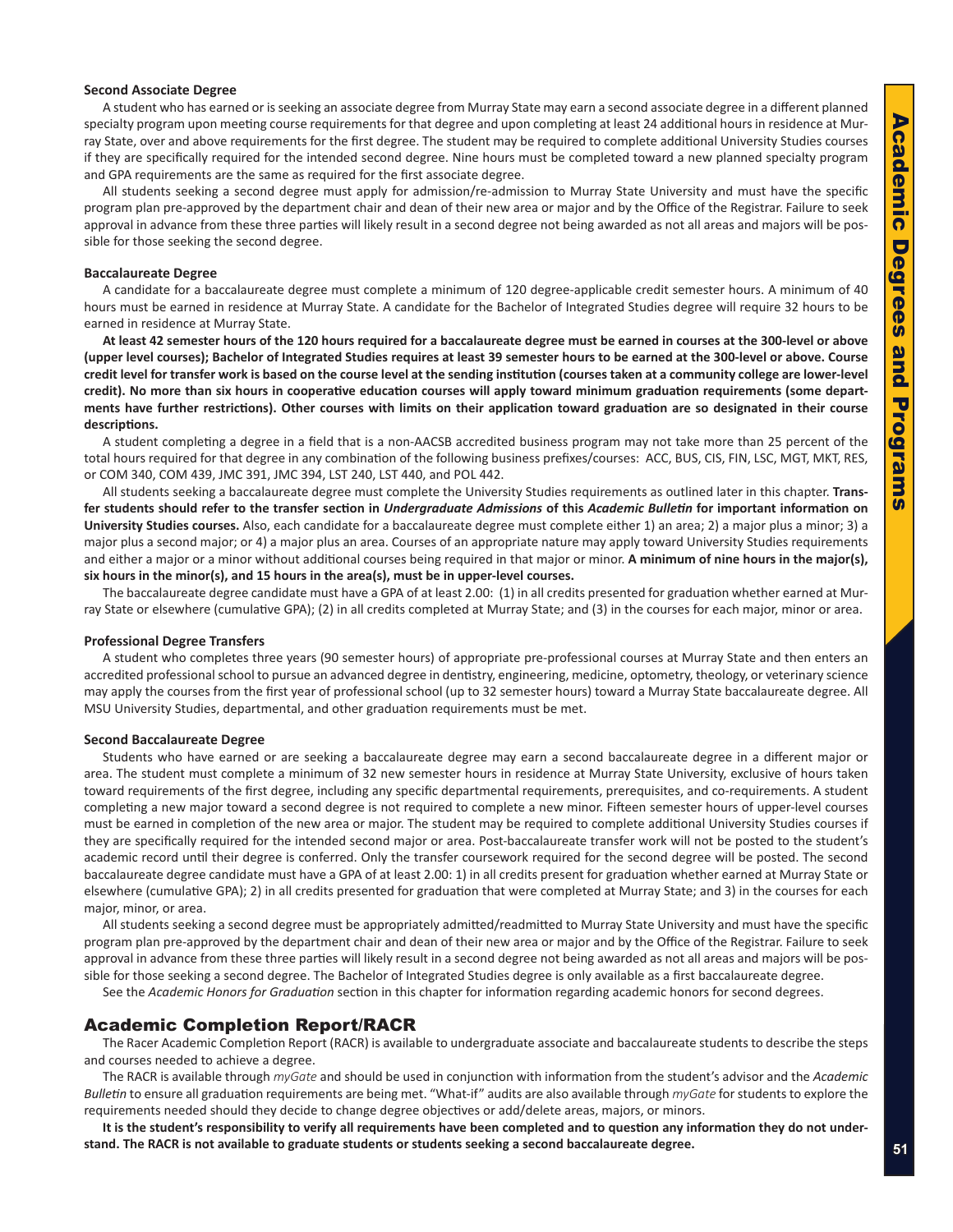#### <span id="page-4-0"></span>Program and Advisor Assignments

Students are expected to confer regularly with their academic advisors in conjunction with reviewing their RACR prior to the actual time of registration each semester. Although the student advising program at Murray State University is specifically designed to assist students as they progress through a degree program, it is the responsibility of all students to be thoroughly familiar with the university's *Academic Bulletin*s, student handbook and all rules, regulations and requirements that apply to their programs of study, and decisions made in connection therewith are the sole responsibility of the student.

Each student is initially assigned an academic advisor based upon the major indicated by the student on his or her application for admission. Undergraduate students who have not declared a specific major are assigned to the Center for Academic Advising. After enrolling, a student may apply for a change of area, major, minor, advisor, or degree objective by filling out an undergraduate change of major/advisor form, which may be obtained from any department. To have a major changed, the student must be eligible for the degree level and major selected and meet admission requirements for that program, if applicable. If approved, a faculty member in the department of the new major will be assigned as his/her advisor, the Office of the Registrar will be notified of the change, and all records will be updated. Current information about a student's area, major, or minor can be found on *myGate*. Departments reserve the right to require the most current catalog requirements of students switching to a new major. Students who were admitted to Murray State as non-degree seeking will have to complete the admission process to change to degree-seeking.

**Students are assigned to the latest** *Academic Bulletin* **in effect at the time they apply for admission but may choose to move to a more current** *Academic Bulletin* **or be required to move to a more current** *Academic Bulletin* **if they change majors. Students who are re-admitted or transferring to Murray State may declare any active** *Academic Bulletin* **since their initial enrollment at any accredited institution.**

#### Application for Degree

Degrees are awarded in December, May, and August. Students must apply for graduation and pay a degree fee via *myGate*. Students planning to graduate in December must apply in April; May graduates must apply in November; and August graduates must apply in March. (See deadlines listed on *myGate* for specific dates.)

A summary of graduation status is furnished to the student and advisor by the Office of the Registrar via MSU email. All subsequent communication regarding graduation status and outstanding degree requirements will be sent to the student and advisor through MSU email only. If the student does not meet graduation requirements, the application will automatically be moved to the next graduation term. Should the student fail to meet the degree requirements by the deadline for that graduation term, the student's name will be removed from the pending graduation list. It will then be the student's responsibility to submit a NEW Graduation Application via *myGate* by the deadline for the term in which the student plans to graduate. The new application will result in another degree fee.

Degree Applications may be submitted after the published deadline ONLY with prior approval of the Office of the Registrar. Late degree applications cannot be submitted through *myGate*. An additional late fee will be required.

#### Academic Honors for Graduation

Baccalaureate degree candidates are considered for graduation honors if they have earned a minimum of 45 semester hours in residence at Murray State University, 32 hours of which must be in upper-level courses, and also must have earned the required GPA indicated: 1) on Murray State course work alone, and 2) overall including transfer work. The honors distinctions are: Summa cum laude — minimum of 3.80; Magna cum laude — 3.60 - 3.79; and Cum laude — 3.30 - 3.59. (**NOTE:** The Grade Point Average required to achieve Cum laude will increase to 3.40 effective fall 2015.)

Students will have their honor status published and announced at the appropriate Commencement ceremony. Honors cords may be purchased at the University Store.

Honors that appear in the commencement program are calculated at the end of the previous semester. Honors printed on the diploma and academic record will reflect the final GPA after all degree requirements have been met. Press release forms are available in the University Communications Office for students to submit to local news media outlets.

#### Second Degree Honors

Students seeking an honors designation for their second degree must follow the honors requirements for a first degree, including the completion of a total of 45 new hours in residence at Murray State, 32 of which must be upper-level and have earned the required GPA indicated in the Academic Honors for Graduation section. Only courses used to satisfy the new degree requirements are included for second degree honors calculations.

#### Honors Day

Each year an Honors Day program is held to recognize academic excellence and achievement by students in various colleges/schools, departments, and organizations. Numerous awards are presented to students making significant contributions to Murray State University.

#### Departmental Requirements

Individual departments, with the appropriate university approval, may set admission or graduation standards which are higher (but not lower) than the minimum university-wide standards. It shall be the responsibility of the department to inform students of these more stringent requirements, to publish them in the *Academic Bulletin*, and to monitor their completion.

#### Graduation Rate

Information on Murray State University's graduation rate for entering freshmen is available at www.murraystate.edu/headermenu/administration/officeofinstitutionalresearch/msustudentdata.aspx.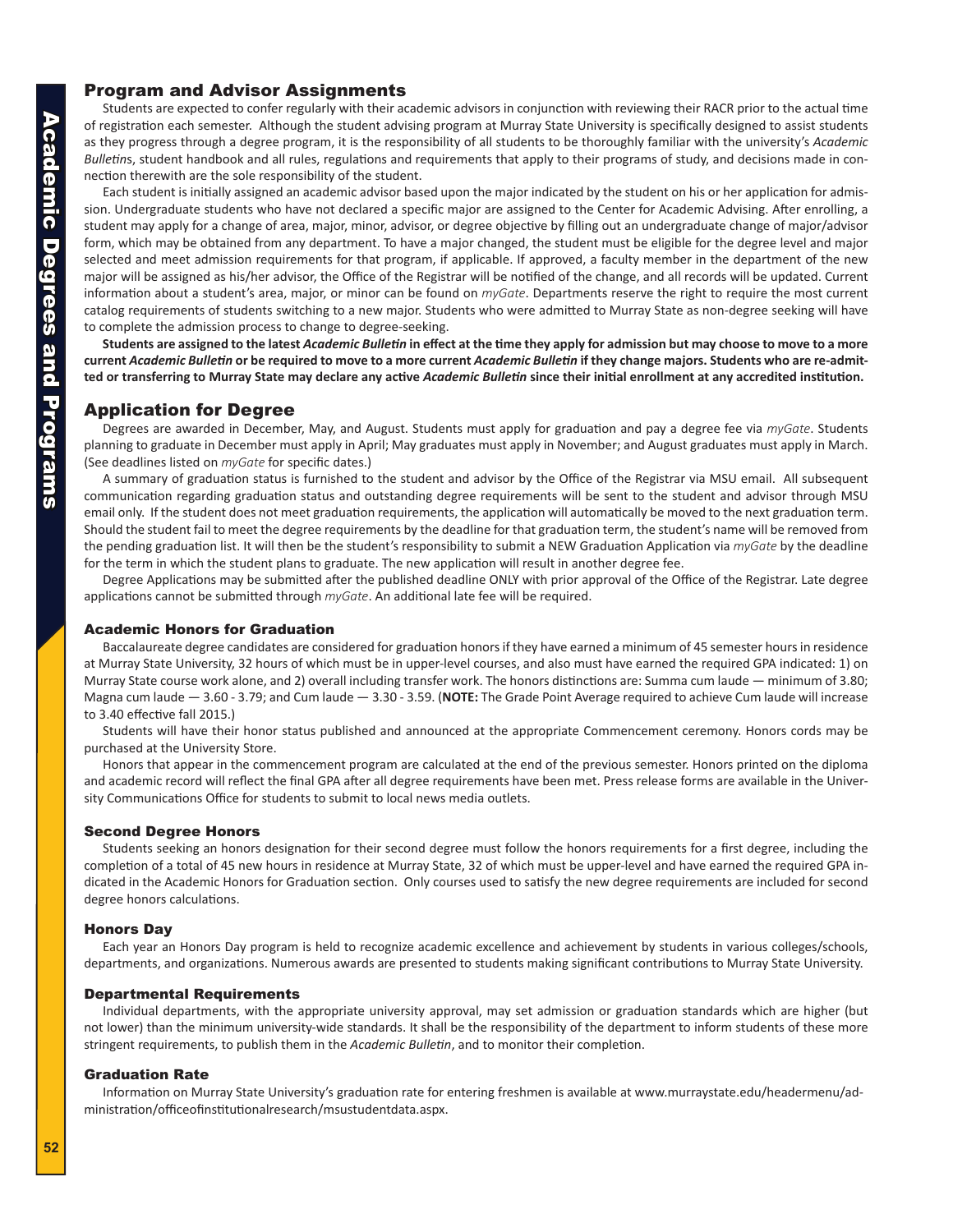#### <span id="page-5-0"></span>University Studies Program

The University Studies program at Murray State University grew out of the national movement to establish General Education programs at American colleges and universities, with initiatives from the Carnegie Foundation for the Advancement of Teaching, the U.S. Commissioner of Education, and Harvard University.

Murray State's University Studies program is based on an interdisciplinary approach that reinforces the Characteristics of the MSU Graduate. The program relies on a thematic structure that places emphasis on the connectedness of learning, rather than on the more traditional discipline-centered approach to knowledge. University Studies, for example, sets the stage for helping students learn how to communicate in the twenty-first century by requiring all students to take COM 161 Public Speaking as well as the four-hour ENG 105 course in Critical Reading, Writing, and Inquiry. In addition, all academic majors have designated writing and technology intensive courses within their programs so that students will continue to write throughout their academic careers.

Courses within the program encourage students to understand the ways in which important ideas straddle many disciplines, and to experience and value the unique lens of each one. Students learn to think independently and creatively while applying sound standards of information gathering, analysis, and evaluation to reach logical decisions. These foundational approaches provide the basis for students to write well and to speak clearly and coherently.

Through a broad array of course selections in mathematics and the physical and life sciences, Murray State University undergraduates will become familiar with the roles and applications of science and technology for imagining solutions of the problems facing a complex and changing world. In addition, students will gain a critical understanding of the world's historical, literary, philosophical, and artistic traditions. To ensure this dynamic perspective, students will now be required to take a newly designed 200-level World Civilization course to compliment the required sophomore-level Humanities course. To emphasize the importance of developing cross-cultural awareness, knowledge of a second world language holds a key place in all B.A. degrees awarded at Murray State; and taking a course in a modern language is also an option for the B.S. degrees.

In other thematic categories, students will be able to select from among a number of courses that will help them to better understand the complexity of cultural diversity, of competing economic and political systems, and of complex moral and ethical issues in our increasingly interconnected world. Learning how to live an ethical life and to assume social responsibility are also built into the program through a number of selected courses in another thematic area.

In keeping with the mission of the university, the University Studies program seeks to reflect contemporary concerns in the academic world, but equally to prepare our students for the larger world.

Certain programs may require specific University Studies courses to be completed in order to meet program requirements. These specifically required University Studies courses apply toward the number of credits for the program and are reflected in the program grade point average.

**Transfer students should refer to the section on transfer of credits in Undergraduate Admissions for important additional University Studies information as they may not be required to complete all of the courses specified below.**

#### English Composition Registration

Students fulfill a portion of the Oral and Written Communication category of University Studies by the successful completion of ENG 105 Critical Reading, Writing, and Inquiry. Because ENG 105 is a prerequisite for subsequent University Studies requirements, students should enroll in the course during their first year. Students qualify for ENG 105 on the basis of credits earned or the English sub score of the ACT examination. Students with ACT English score of 18 or above and an ACT Reading score of 20 or above may enroll in ENG 105. Students with an ACT English score of 17 or below or an ACT Reading score of 19 or below are required to enroll in and successfully complete ENG 096 and/or REA 096 and 120 prior to taking ENG 105. Refer to the ENG 105 course description. International students admitted unconditionally may register for ENG 105.

Composition credit may also be earned through the Advanced Placement Program. A score of 3 on the AP English Language/Composition exam or on the English Literature exam will give the student credit for ENG 101 (3 hours), but the student must still complete ENG 105. A score of 4 or 5 on these exams will give the student credit for ENG 105.

ENG 101 credit will be granted for a CLEP English general exam score report of at least 50 or an English subject exam score report of at least 50. NOTE: Students who have completed both ENG 101 and 102 have satisfied the ENG 105 requirement. Transfer students who have completed the first-year writing requirement at another university should see the composition coordinator about satisfying the ENG 105 requirement.

#### Mandatory Developmental Courses

All Kentucky state-supported colleges and universities are required by the Council on Postsecondary Education to enroll freshmen in a subject-specific developmental course when the student's ACT/SAT scores do not meet minimum standards. Refer to *Undergraduate Admissions* for requirements.

**NOTE: Credit earned in ENG 095, ENG 096 (100), MAT 095, MAT 096 (100), MAT 097 (105), REA 095, REA 096 (100) or MUS 097 (100) does not apply toward the hours required for graduation but letter grades received in the appropriate classes will count in a student's grade point average. Other courses can be added in the future. Developmental credit earned at another institution but is considered nontransferrable at Murray State or is transferred with 0 credit hours cannot be used as a repeat of a prior Murray State course.**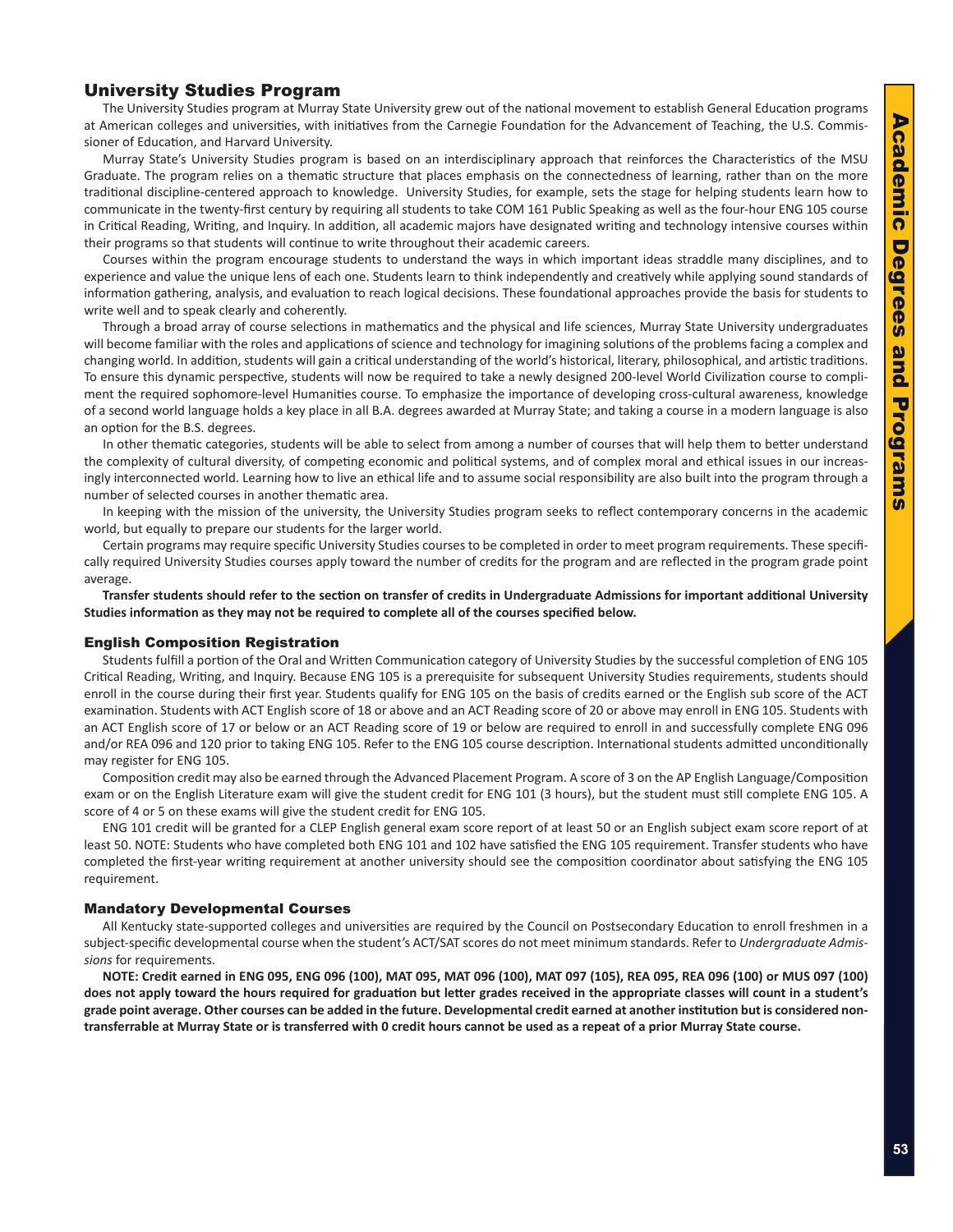#### **Bachelor of Arts (B.A.)**

| COM 161 [or HON 165] - 3 hours<br>ENG 105 [or ENG 150] - 4 hours<br>Global Awareness, Cultural Diversity, and the World's Artistic Traditions 9                   |
|-------------------------------------------------------------------------------------------------------------------------------------------------------------------|
|                                                                                                                                                                   |
| Modern language courses (single language), attaining a 202-level proficiency - 6 hours <sup>1</sup><br>One University Studies elective in this category - 3 hours |
|                                                                                                                                                                   |
| One University Studies science course with lab-4-5 hours                                                                                                          |
| One University Studies mathematics course -3-5 hours                                                                                                              |
| One Ethics, Social Responsibility and Civic Engagement category course - 3 hours<br>One Social Science category course - 3 hours                                  |
|                                                                                                                                                                   |
| CIV 201 or CIV 202 [or HON 201 or 202] - 3 hours                                                                                                                  |
| HUM 211 [or HON 251] - 3 hours                                                                                                                                    |
| One University Studies elective in this category - 3 hours                                                                                                        |
| Choose from the list of University Studies courses.                                                                                                               |

1 To reach proficiency at the 202-level, a student may have to complete up to six hours of 100-level prerequisites.

#### **Bachelor of Science (B.S., B.S.A., B.S.E., B.S.N., B.S.W.)**

#### **University Studies Requirements.................................................................38-43 hours**

All Bachelor of Science degree candidates should follow the course of University Studies instruction indicated below.

| COM 161 [or HON 165] - 3 hours<br>ENG 105 [or ENG 150] - 4 hours                 |
|----------------------------------------------------------------------------------|
| Global Awareness, Cultural Diversity, and the World's Artistic Traditions 3      |
| One University Studies elective in this category - 3 hours                       |
|                                                                                  |
| One University Studies science course with lab-4-5 hours                         |
| One University Studies mathematics course-3-5 hours                              |
| One University Studies science or mathematics course -3-5 hours                  |
|                                                                                  |
| One Ethics, Social Responsibility and Civic Engagement category course - 3 hours |
| One Social Science category course - 3 hours                                     |
|                                                                                  |
| CIV 201 or CIV 202 [or HON 201 or 202] - 3 hours                                 |
| HUM 211 [or HON 251] - 3 hours                                                   |
|                                                                                  |

Choose from the list of University Studies courses.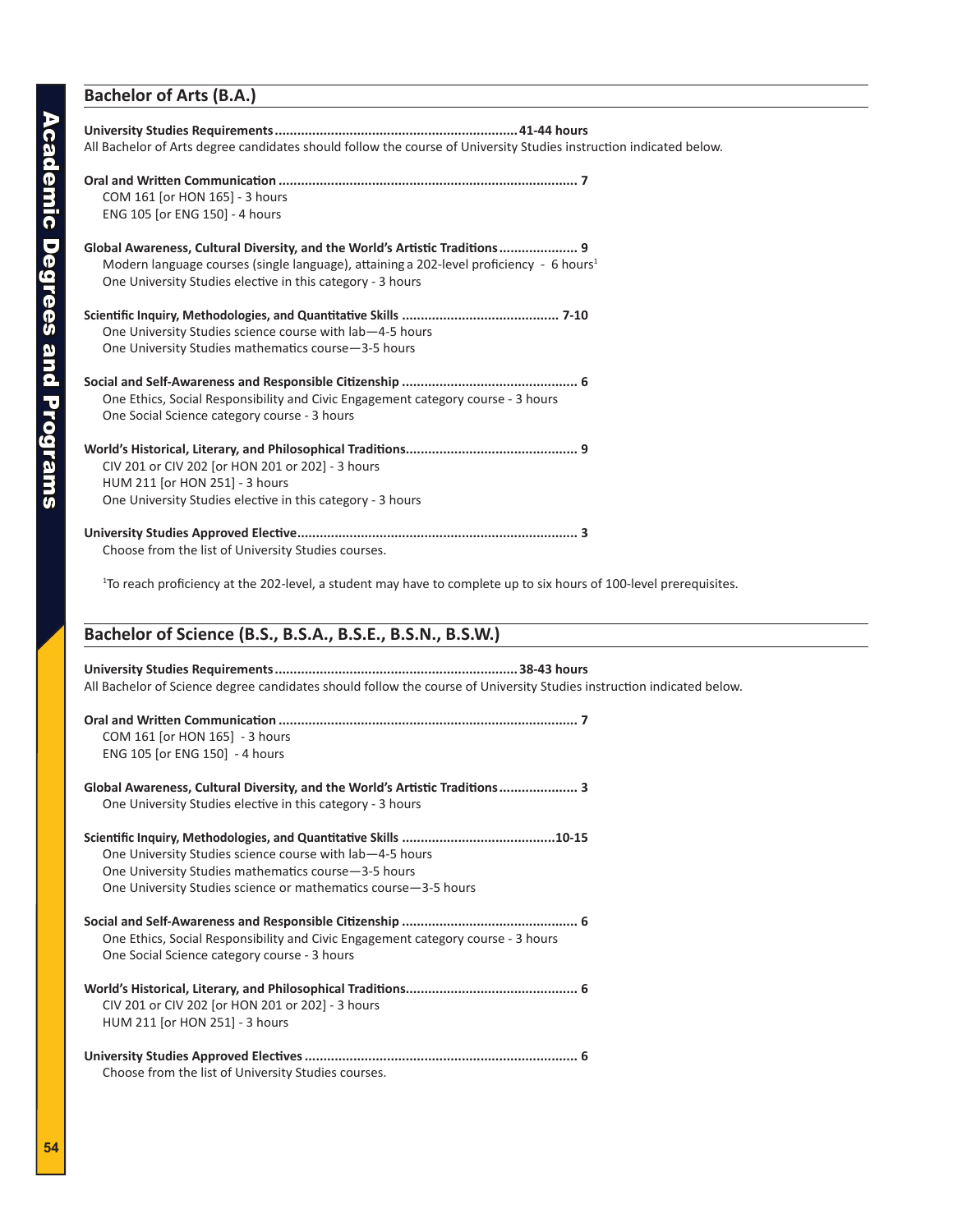# **Academic Degrees** Academic Degrees and Programs and Programs

#### **Bachelor of Arts in Business (B.A.B.)**

| All Bachelor of Arts in Business degree candidates should follow the course of University Studies instruction indicated below.                                                                                                                   |
|--------------------------------------------------------------------------------------------------------------------------------------------------------------------------------------------------------------------------------------------------|
| COM 161 [or HON 165] - 3 hours<br>ENG 105 [or ENG 150] with a grade of C or better - 4 hours                                                                                                                                                     |
| Global Awareness, Cultural Diversity, and the World's Artistic Traditions 9<br>Modern language courses (single language), attaining a 202-level proficiency - 6 hours <sup>1</sup><br>One University Studies elective in this category - 3 hours |
| One University Studies science course with lab-4-5 hours<br>One University Studies math or science course -3-5 hours<br>MAT 220 or MAT 250-3-5 hours                                                                                             |
| One Ethics, Social Responsibility and Civic Engagement category course - 3 hours<br>ECO 230 - 3 hours                                                                                                                                            |
| CIV 201 or CIV 202 [or HON 201 or 202] - 3 hours<br>HUM 211 [or HON 251] - 3 hours                                                                                                                                                               |
| CSC 199 - 3 hours<br>ECO 231 - 3 hours                                                                                                                                                                                                           |

1 To reach proficiency at the 202-level, a student may have to complete up to six hours of 100-level prerequisites.

#### **Bachelor of Science in Business (B.S.B.)**

#### **University Studies Requirements.................................................................38-43 hours**

All Bachelor of Science in Business degree candidates should follow the course of University Studies instruction indicated below.

| COM 161 [or HON 165] - 3 hours                                                                                                                      |
|-----------------------------------------------------------------------------------------------------------------------------------------------------|
| ENG 105 [or ENG 150] with a grade of C or better - 4 hours                                                                                          |
| Global Awareness, Cultural Diversity, and the World's Artistic Traditions 3<br>One University Studies elective course in this category - 3 hours    |
| One University Studies science course with lab-4-5 hours<br>One University Studies math or science course-3-5 hours<br>MAT 220 or MAT 250-3-5 hours |
| One Ethics, Social Responsibility and Civic Engagement category course - 3 hours<br>ECO 230 - 3 hours                                               |
| CIV 201 or CIV 202 [or HON 201 or 202] - 3 hours<br>HUM 211 [or HON 251] - 3 hours                                                                  |
| <b>CSC 199 - 3 hours</b><br>ECO 231 - 3 hours                                                                                                       |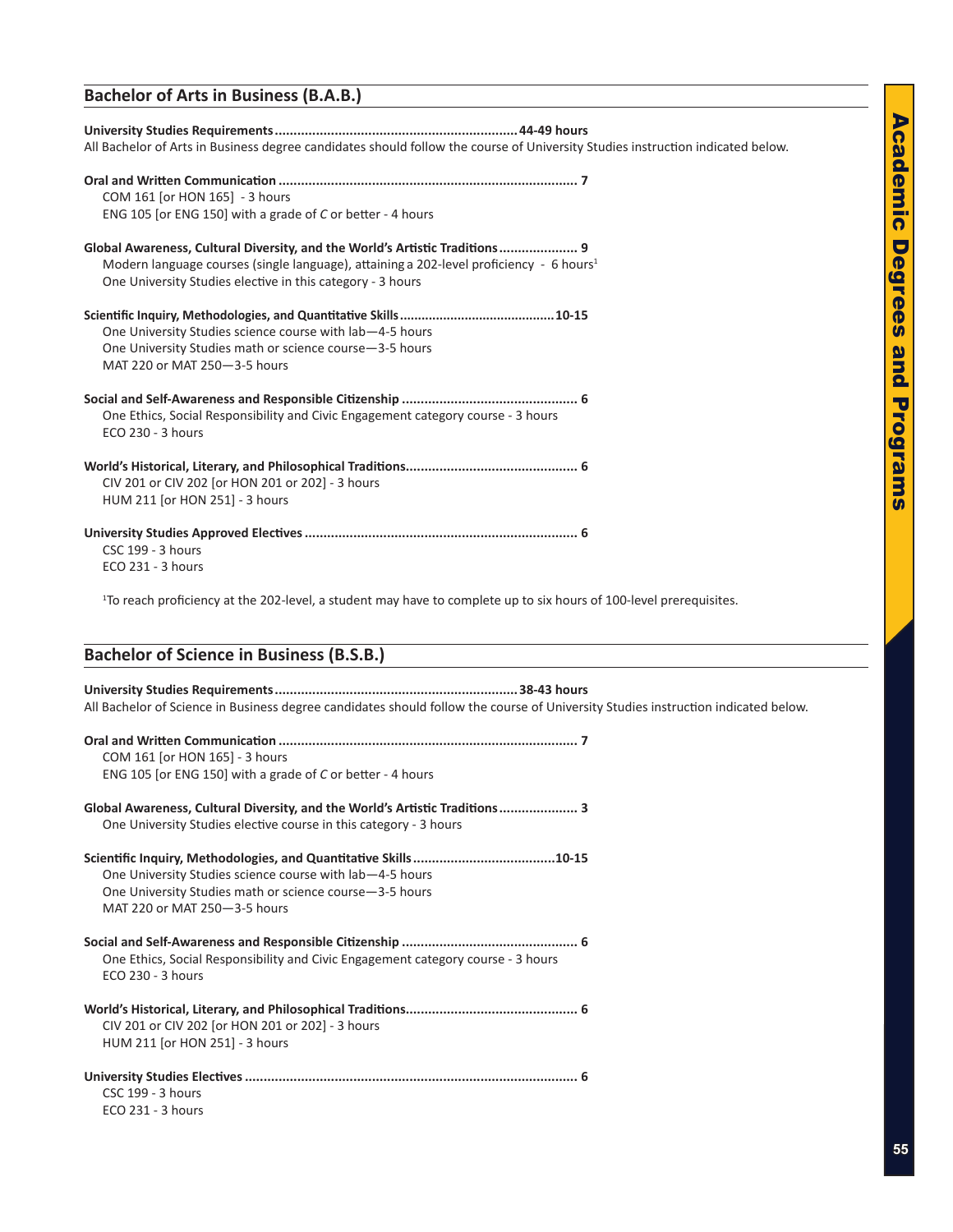#### **Bachelor of Fine Arts (B.F.A.) Art Tracks**

#### **University Studies Requirements.................................................................35-38 hours** All Bachelor of Fine Arts, art degree candidates should follow the course of University Studies instruction indicated below. **Oral and Written Communication ................................................................................ 7** COM 161 [or HON 165] - 3 hours ENG 105 [or ENG 105] - 4 hours **Global Awareness, Cultural Diversity, and the World's Artistic Traditions..................... 3** ART 211 - 3 hours **Scientific Inquiry, Methodologies, and Quantitative Skills......7-10**  One University Studies science course with lab—4-5 hours One University Studies mathematics course—3-5 **Social and Self-Awareness and Responsible Citizenship ............................................... 6**  One Ethics, Social Responsibility and Civic Engagement category course - 3 hours One Social Science category course - 3 hours **World's Historical, Literary, and Philosophical Traditions.............................................. 6**  CIV 201 or CIV 202 [or HON 201 or 202] - 3 hours HUM 211 [or HON 251] - 3 hours **University Studies Approved Electives......................................................................... 3**  ART 212 - 3 hours **Bachelor of Fine Arts (B.F.A.) Creative Writing Tracks University Studies Requirements.................................................................44-47 hours** All Bachelor of Fine Arts, creative writing degree candidates should follow the course of University Studies instruction indicated below. **Oral and Written Communication ................................................................................ 7** COM 161 [or HON 165] - 3 hours ENG 105 [or ENG 150] - 4 hours **Global Awareness, Cultural Diversity, and the World's Artistic Traditions..................... 9** Modern language courses (single language), attaining a 202-level proficiency - 6 hours<sup>1</sup> One University Studies elective in this category - 3 hours **Scientific Inquiry, Methodologies, and Quantitative Skills.............................................7-10**  One University Studies science course with lab—4-5 hours One University Studies mathematics course—3-5 hours **Social and Self-Awareness and Responsible Citizenship ............................................... 6**  One Ethics, Social Responsibility and Civic Engagement category course - 3 hours One Social Science category course - 3 hours **World's Historical, Literary, and Philosophical Traditions.............................................. 9**  CIV 201 or CIV 202 [or HON 201 or 202] - 3 hours HUM 211 [or HON 251] - 3 hours One University Studies elective in this category - 3 hours

**University Studies Approved Electives......................................................................... 6**  ENG 214 - 3 hours

One University Studies elective from the list of University Studies electives - 3 hours

1 To reach proficiency at the 202-level, a student may have to complete up to six hours of 100-level prerequisites.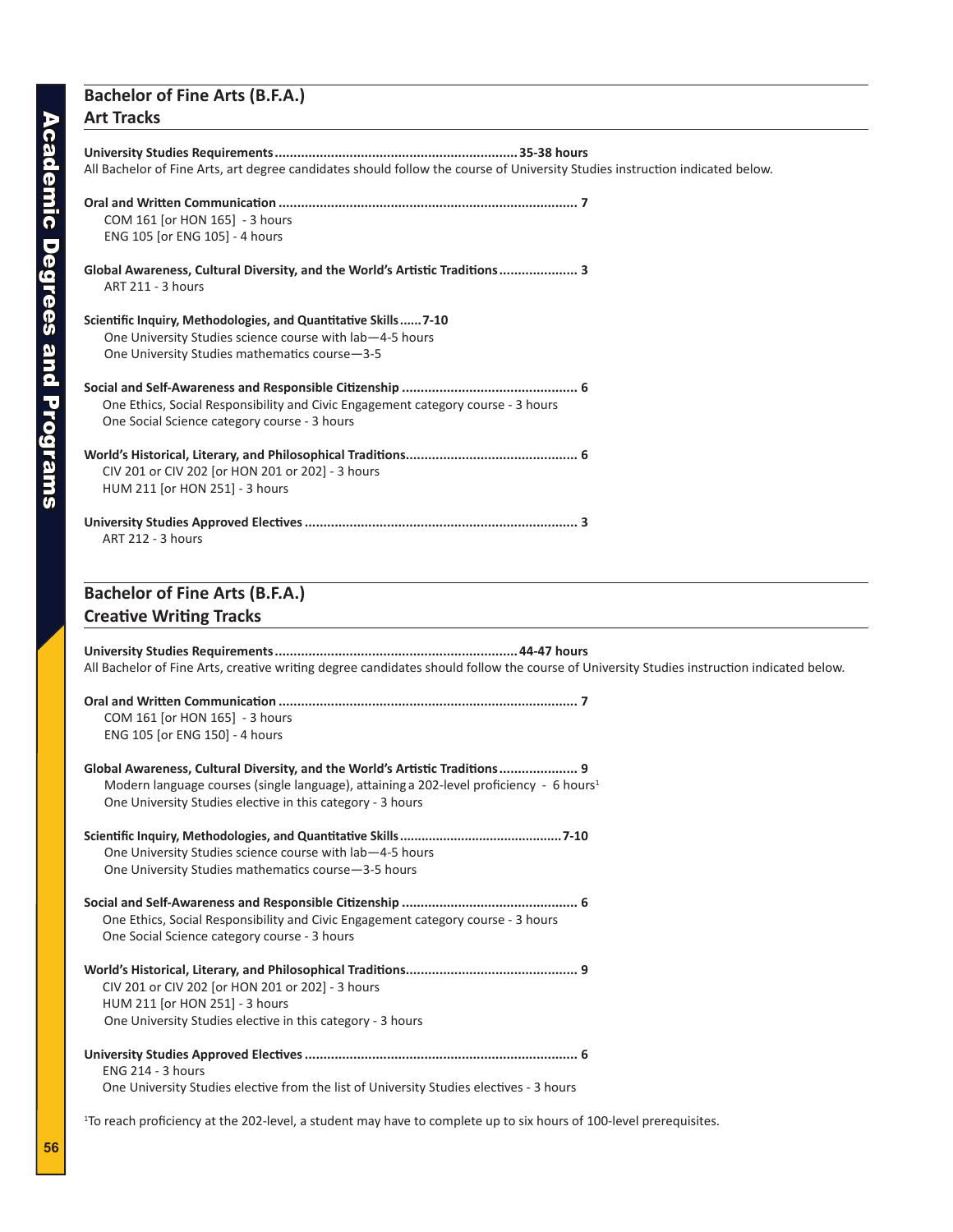#### **Bachelor of Music (B.M.) Certification and Composition Tracks**

| All Bachelor of Music degree candidates should follow the course of University Studies instruction indicated below.                                                                                                                                        |
|------------------------------------------------------------------------------------------------------------------------------------------------------------------------------------------------------------------------------------------------------------|
| COM 161 [or HON 165] - 3 hours<br>ENG 105 [or ENG 150] - 4 hours                                                                                                                                                                                           |
| Global Awareness, Cultural Diversity, and the World's Artistic Traditions 6<br>One course from the following: ART 105, 121, 211 or 212 - 3 hours<br>One University Studies elective course in this category - 3 hours                                      |
| One University Studies science course with lab - 4 hours<br>One University Studies mathematics course - 3 hours                                                                                                                                            |
| EDP 260 - 3 hours<br>One Ethics, Social Responsibility and Civic Engagement category course - 3 hours<br>One Social Science category course - 3 hours                                                                                                      |
| CIV 201 or CIV 202 [or HON 201 or 202] - 3 hours<br>HUM 211 [or HON 251] - 3 hours                                                                                                                                                                         |
| <b>Bachelor of Music (B.M.)</b>                                                                                                                                                                                                                            |
| <b>Performance Track</b>                                                                                                                                                                                                                                   |
| All Bachelor of Music degree candidates should follow the course of University Studies instruction indicated below.                                                                                                                                        |
| COM 161 [or HON 165] - 3 hours<br>ENG 105 [or ENG 150] - 4 hours                                                                                                                                                                                           |
| Global Awareness, Cultural Diversity, and the World's Artistic Traditions 6<br>Modern language courses (single language), attaining a 202-level proficiency - 6 hours <sup>1</sup><br>For future graduate study in music, German or French is recommended. |
| One University Studies science course with lab - 4 hours<br>One University Studies mathematics course - 3 hours                                                                                                                                            |
| One Ethics, Social Responsibility and Civic Engagement category course - 3 hours<br>One social science category course - 3 hours                                                                                                                           |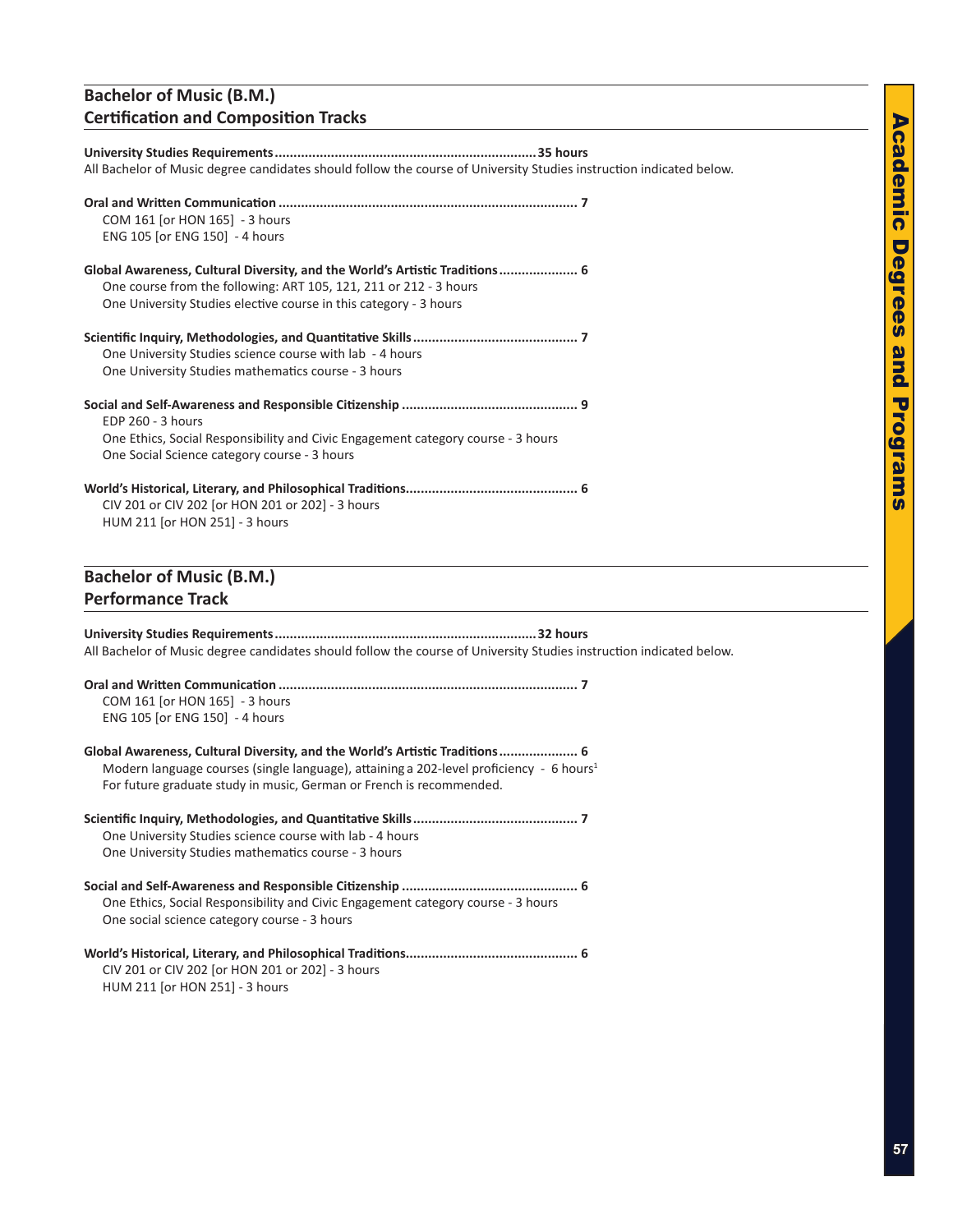#### <span id="page-10-0"></span>**Associate Degrees (A.A., A.S.)**

A variety of programs of study leading to associate degrees are offered through several colleges. Please see the appropriate collegiate/ school section of this *Academic Bulletin* for additional details.

Students enrolled in associate degree programs have the same privileges as other undergraduate students. Students are eligible for financial aid in the form of loans, work study grants, and in some cases are eligible to apply their work taken at Murray State toward a baccalaureate degree. Entrance requirements for associate degree students are the same as those that apply to other undergraduate students.

| See University Studies Electives below for course listing.                  |
|-----------------------------------------------------------------------------|
| COM 161 [or HON 165] - 3 hours<br>ENG 105 [or ENG 150] - 4 hours            |
| Global Awareness, Cultural Diversity, and the World's Artistic Traditions 3 |
|                                                                             |
| Social and Self-Awareness and Responsible Citizenship                       |
|                                                                             |

#### University Studies Electives

The courses listed below are approved as electives for the University Studies curriculum. This list may be revised as the University Studies Committee considers proposals for courses to be included in the curriculum. Check course descriptions for specific limitations or prerequisites. Only students admitted to the Honors Program may enroll in HON courses.

#### **Oral and Written Communication**

| <b>CHN</b> | 101 |                                               |  |
|------------|-----|-----------------------------------------------|--|
| <b>CHN</b> | 102 |                                               |  |
| <b>CHN</b> | 201 |                                               |  |
| <b>CHN</b> | 202 |                                               |  |
| <b>COM</b> | 131 | Introduction to Interpersonal Communication 3 |  |
| <b>COM</b> | 161 |                                               |  |
| <b>COM</b> | 260 |                                               |  |
| <b>ENG</b> | 105 |                                               |  |
| <b>ENG</b> | 150 | Honors Rhetoric, Composition and Research  4  |  |
| <b>ENG</b> | 204 |                                               |  |
| <b>ENG</b> | 205 |                                               |  |
| <b>ENG</b> | 214 |                                               |  |
| <b>ENG</b> | 224 |                                               |  |
| <b>FRE</b> | 101 |                                               |  |
| <b>FRE</b> | 102 |                                               |  |
| <b>FRE</b> | 110 |                                               |  |
| <b>FRE</b> | 201 |                                               |  |
| <b>FRE</b> | 202 |                                               |  |
| <b>FRE</b> | 210 |                                               |  |
| GER        | 101 | Fundamental Communication in German  3        |  |
| <b>GER</b> | 102 |                                               |  |
| <b>GER</b> | 110 |                                               |  |
| <b>GER</b> | 201 |                                               |  |
| <b>GER</b> | 202 |                                               |  |
| <b>GER</b> | 210 |                                               |  |
| <b>HON</b> | 165 |                                               |  |
| <b>JPN</b> | 101 |                                               |  |
| <b>JPN</b> | 102 |                                               |  |
| <b>JPN</b> | 110 |                                               |  |
| <b>JPN</b> | 201 |                                               |  |
| <b>JPN</b> | 202 |                                               |  |
| <b>JPN</b> | 210 |                                               |  |
| <b>SPA</b> | 101 |                                               |  |
| <b>SPA</b> | 102 |                                               |  |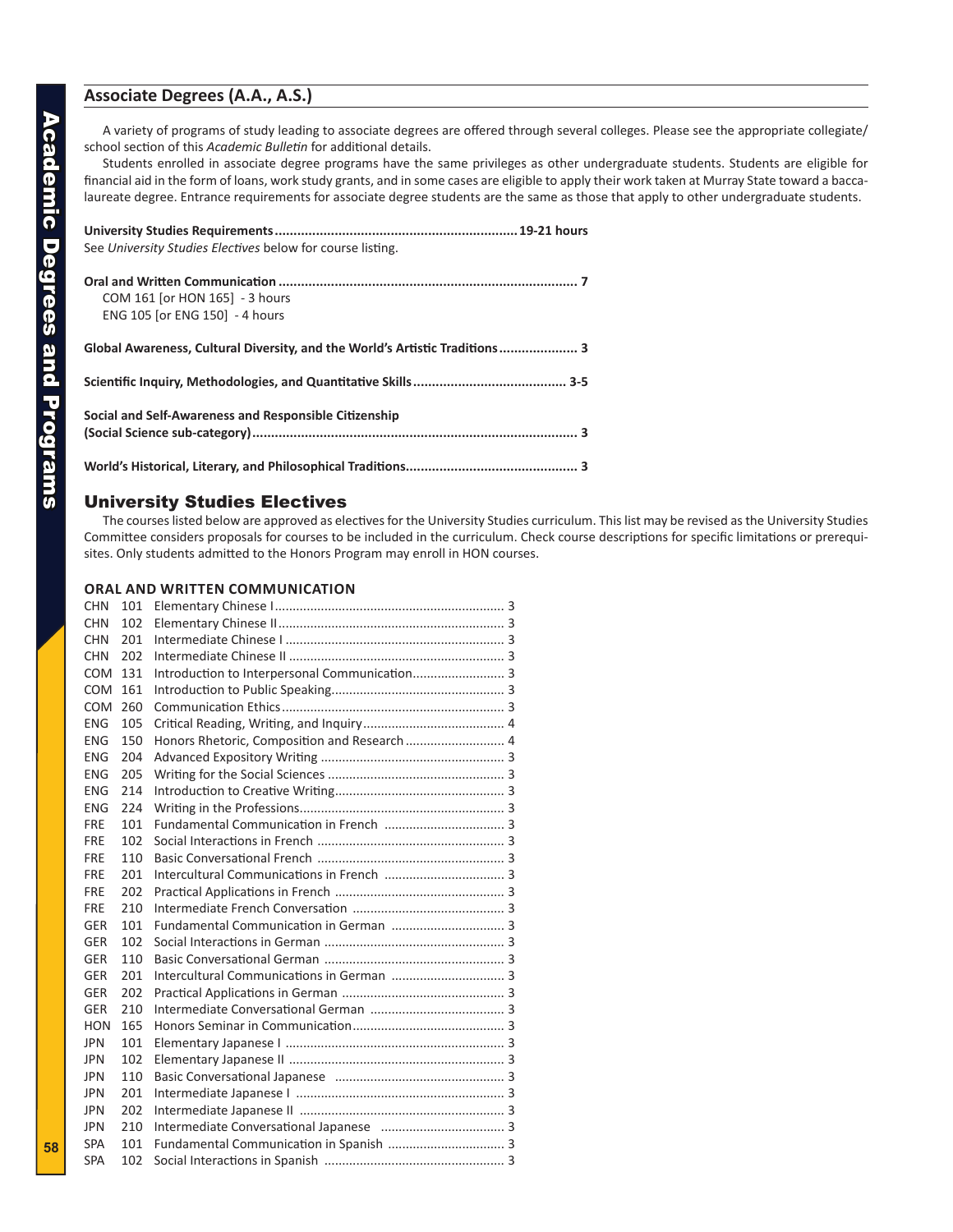#### **Global Awareness, Cultural Diversity, and the World ' s Artistic Traditions**

| <b>AGR</b>        | 353        |                                                          |  |
|-------------------|------------|----------------------------------------------------------|--|
| ANT               | 140        |                                                          |  |
| <b>ARC</b>        | 150        |                                                          |  |
| ART               | 105        |                                                          |  |
| ART               | 121        |                                                          |  |
| ART               | 211        |                                                          |  |
| ART               | 212        |                                                          |  |
| ART               | 213        |                                                          |  |
| CHN               | 101        |                                                          |  |
| <b>CHN</b>        | 102        |                                                          |  |
| CHN               | 105        |                                                          |  |
| <b>CHN</b>        | 201        |                                                          |  |
| <b>CHN</b>        | 202        |                                                          |  |
| <b>CHN</b>        | 340        |                                                          |  |
| <b>CIV</b>        | 190        |                                                          |  |
| <b>FRE</b>        | 101        |                                                          |  |
| <b>FRE</b>        | 102        |                                                          |  |
| FRE               | 105        |                                                          |  |
| <b>FRE</b>        | 110        |                                                          |  |
| <b>FRE</b>        | 201        |                                                          |  |
| <b>FRE</b>        | 202        |                                                          |  |
| <b>FRE</b>        | 210        |                                                          |  |
| GDS               | 201        |                                                          |  |
| GER               | 101        | Fundamental Communication in German  3                   |  |
| GER               | 102        |                                                          |  |
| GER               | 105        |                                                          |  |
| GER               | 110        |                                                          |  |
| GER               | 201        |                                                          |  |
| GER               | 202        |                                                          |  |
|                   |            |                                                          |  |
| GER               | 210        |                                                          |  |
| GSC               | 110        |                                                          |  |
| HON               | 150        |                                                          |  |
| HON               | 161        |                                                          |  |
| HON               | 162        |                                                          |  |
| <b>HON</b>        | 163        |                                                          |  |
| <b>HON</b>        | 164        | Honors Seminar in Arts and Culture Abroad  3             |  |
| <b>HON</b>        | 270        |                                                          |  |
| <b>HON</b>        | 272        |                                                          |  |
| HUM               | 215        | Humanities in the Contemporary World: Border Crossings 3 |  |
| JPN               | 101        |                                                          |  |
| JPN.              | 102        |                                                          |  |
| <b>JPN</b>        | 105        |                                                          |  |
| JPN               | 110        |                                                          |  |
| JPN               | 201        |                                                          |  |
| JPN               | 202        |                                                          |  |
| JPN               | 210        |                                                          |  |
| <b>MUS</b>        | 104        |                                                          |  |
| <b>MUS</b>        | 105        |                                                          |  |
| <b>MUS</b>        | 106        |                                                          |  |
| <b>MUS</b>        | 107        |                                                          |  |
| <b>MUS</b>        | 108        |                                                          |  |
| <b>MUS</b>        | 109        |                                                          |  |
| POL               | 250        |                                                          |  |
| POL               | 252        |                                                          |  |
| <b>RGS</b>        | 200        |                                                          |  |
| <b>SPA</b>        | 101        |                                                          |  |
| SPA<br><b>SPA</b> | 102<br>105 |                                                          |  |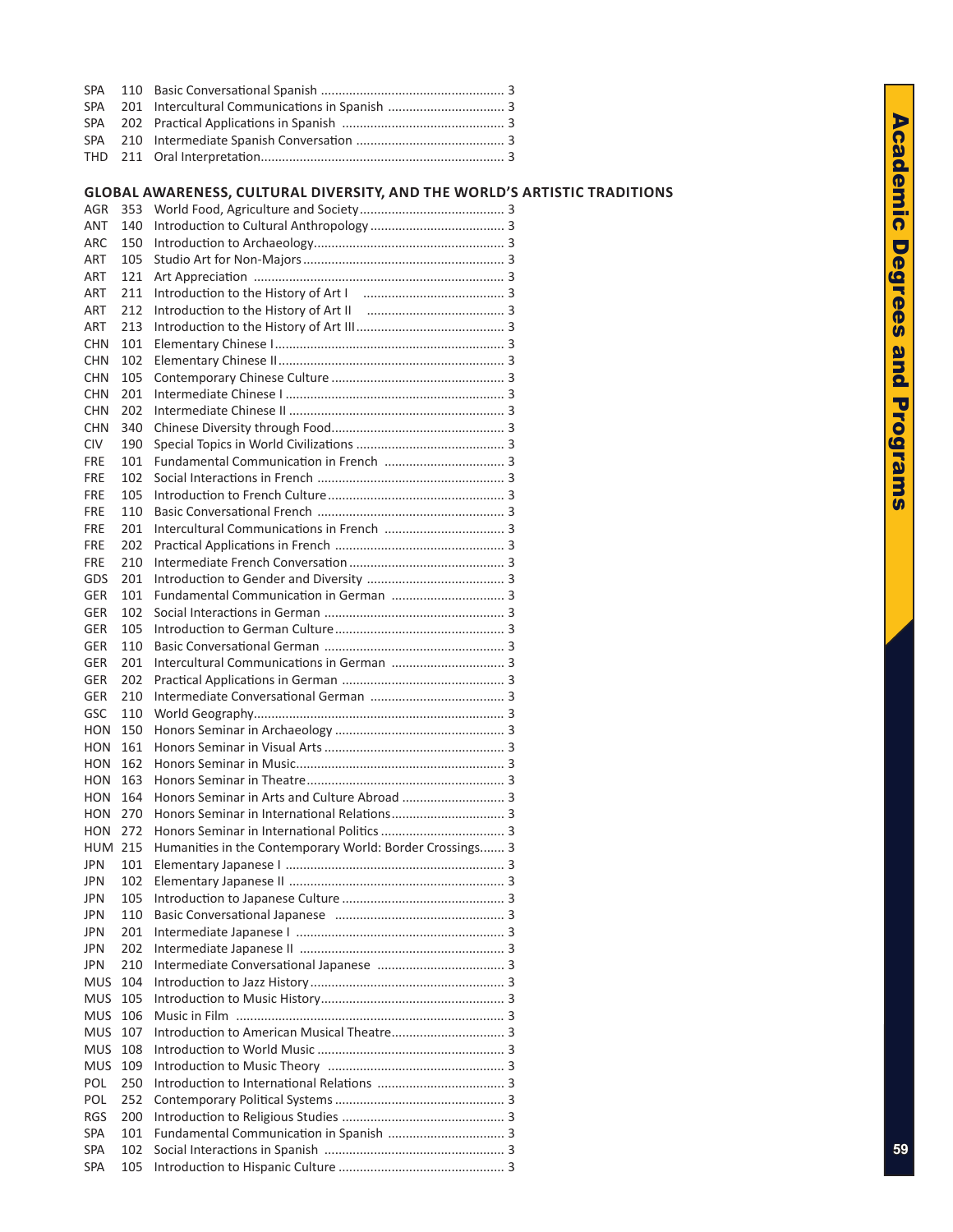#### **Scientific Inquiry, Methodologies, and Quantitative Skills**

|         | <b>Mathematics Category</b> |                                                       |  |  |  |
|---------|-----------------------------|-------------------------------------------------------|--|--|--|
|         |                             |                                                       |  |  |  |
|         |                             | MAT 120 College Algebra with Business Applications  4 |  |  |  |
| MAT     | 130                         |                                                       |  |  |  |
|         |                             |                                                       |  |  |  |
|         |                             |                                                       |  |  |  |
|         |                             |                                                       |  |  |  |
|         |                             |                                                       |  |  |  |
| MAT 220 |                             |                                                       |  |  |  |
| MAT     |                             |                                                       |  |  |  |
|         |                             |                                                       |  |  |  |
|         |                             |                                                       |  |  |  |
|         |                             |                                                       |  |  |  |
|         |                             |                                                       |  |  |  |

#### **Science Category**

| <b>AST</b> | 115 |                                                |  |
|------------|-----|------------------------------------------------|--|
| <b>AST</b> | 116 |                                                |  |
| <b>BIO</b> | 101 |                                                |  |
| <b>BIO</b> | 102 |                                                |  |
| <b>BIO</b> | 109 |                                                |  |
| <b>BIO</b> | 216 |                                                |  |
| <b>BIO</b> | 221 |                                                |  |
| <b>BIO</b> | 222 |                                                |  |
| <b>CHE</b> | 101 |                                                |  |
| <b>CHE</b> | 105 |                                                |  |
| <b>CHE</b> | 111 | Essentials of Chemistry and Biochemistry 5     |  |
| <b>CHE</b> | 201 |                                                |  |
| <b>CHE</b> | 202 | General Chemistry and Qualitative Analysis 5   |  |
| <b>CHE</b> | 210 |                                                |  |
| <b>CHE</b> | 215 |                                                |  |
| GSC        | 101 |                                                |  |
| GSC        | 102 |                                                |  |
| GSC        | 125 |                                                |  |
| GSC        | 199 |                                                |  |
| <b>PHY</b> | 105 |                                                |  |
| <b>PHY</b> | 125 |                                                |  |
| <b>PHY</b> | 126 |                                                |  |
| <b>PHY</b> | 130 |                                                |  |
| <b>PHY</b> | 131 |                                                |  |
| <b>PHY</b> | 132 |                                                |  |
| <b>PHY</b> | 133 |                                                |  |
| <b>PHY</b> | 235 |                                                |  |
| <b>PHY</b> | 236 | Mechanics, Heat and Wave Motion Laboratory  1  |  |
| <b>PHY</b> | 255 |                                                |  |
| <b>PHY</b> | 256 | Electricity, Magnetism and Light Laboratory  1 |  |
|            |     |                                                |  |

#### **SOCIAL AND SELF-AWARENESS AND RESPONSIBLE CITIZE**

**Ethics, Social Responsibility and Civic Engagement**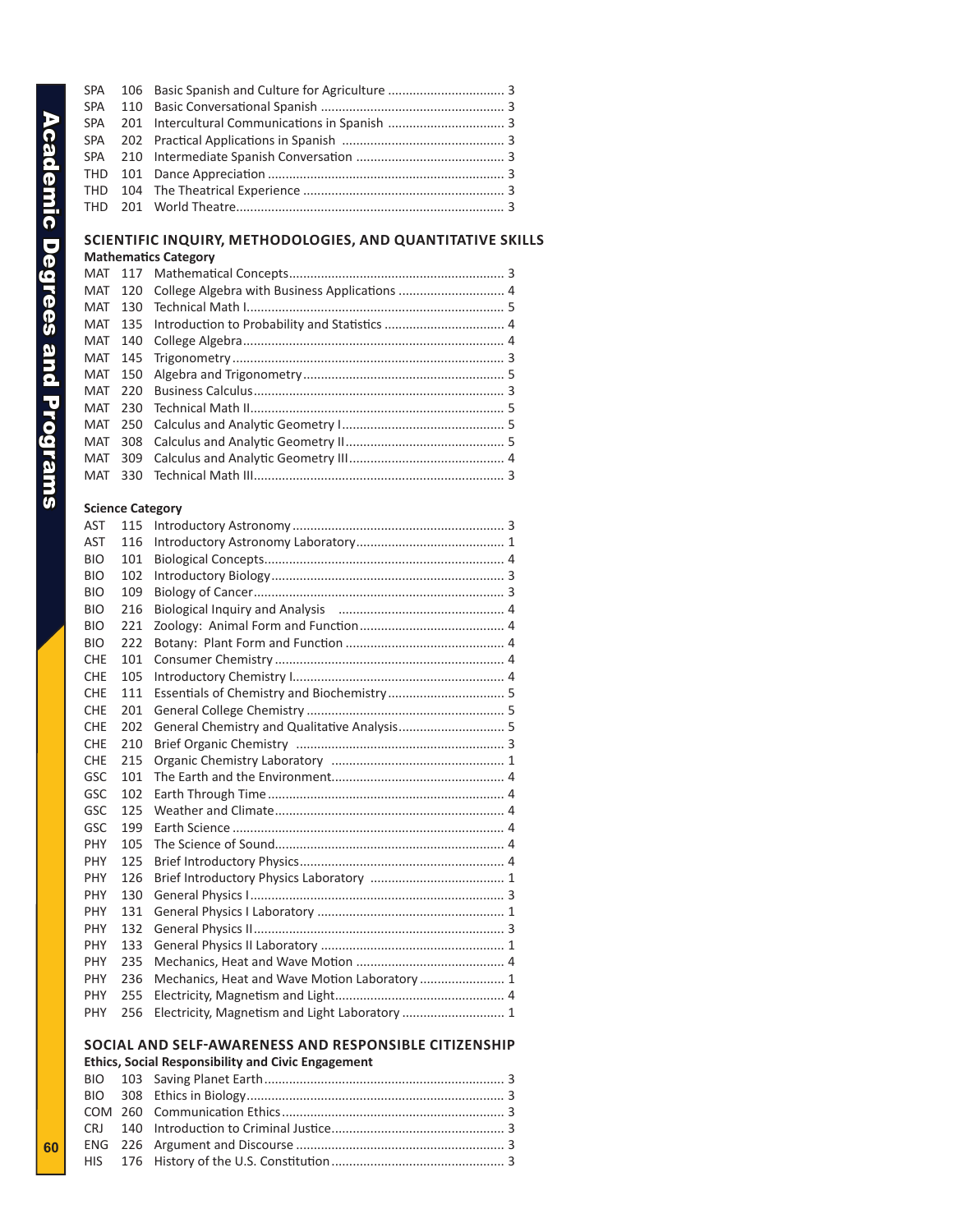|  | NLS 290 Introduction to the Role of Service and the Nonprofit Sector 3 |  |
|--|------------------------------------------------------------------------|--|
|  |                                                                        |  |
|  |                                                                        |  |

#### **Social Science**

| AGR        | 199 |  |
|------------|-----|--|
| ECO        | 140 |  |
| ECO        | 230 |  |
| ECO        | 231 |  |
| <b>EDP</b> | 260 |  |
| EDU        | 103 |  |
| <b>FIN</b> | 230 |  |
| GDS        | 201 |  |
| HON        | 133 |  |
| HON        | 180 |  |
| HON        | 232 |  |
| HON        | 270 |  |
| <b>POL</b> | 250 |  |
| <b>PSY</b> | 180 |  |
| <b>SOC</b> | 133 |  |
| <b>SOC</b> | 231 |  |

#### WORLD'S HISTORICAL, LITERARY, AND PHILOSOPHICAL TR

| ART        | 211 |                                                    |  |
|------------|-----|----------------------------------------------------|--|
| <b>ART</b> | 212 |                                                    |  |
| ART        | 213 |                                                    |  |
| <b>CIV</b> | 201 |                                                    |  |
| <b>CIV</b> | 202 |                                                    |  |
| <b>ENG</b> | 201 |                                                    |  |
| <b>ENG</b> | 213 |                                                    |  |
| <b>ENG</b> | 243 | Literary Masterpieces: Fantasy, Myth and Legend  3 |  |
| <b>HIS</b> | 201 |                                                    |  |
| <b>HIS</b> | 221 |                                                    |  |
| <b>HIS</b> | 222 |                                                    |  |
| HON        | 100 | Interdisciplinary Humanities and Fine Arts 3       |  |
| <b>HON</b> | 201 |                                                    |  |
| HON        | 202 |                                                    |  |
| <b>HON</b> | 212 |                                                    |  |
| HON        | 251 | Honors Seminar in Literature and Philosophy I  3   |  |
| <b>HON</b> | 252 | Honors Seminar in Literature and Philosophy II  3  |  |
| <b>HUM</b> | 205 |                                                    |  |
| HUM        | 211 |                                                    |  |
| PHI        | 103 |                                                    |  |
| PHI        | 201 |                                                    |  |
| PHI        | 202 |                                                    |  |
| POL        | 261 |                                                    |  |
| <b>RGS</b> | 200 |                                                    |  |
| <b>THD</b> | 201 |                                                    |  |

#### **Writing-Intensive and Technology-Intensive Electives**

|  | CSC 101 Introduction to Problem Solving Using Computers  3 |  |
|--|------------------------------------------------------------|--|
|  |                                                            |  |
|  |                                                            |  |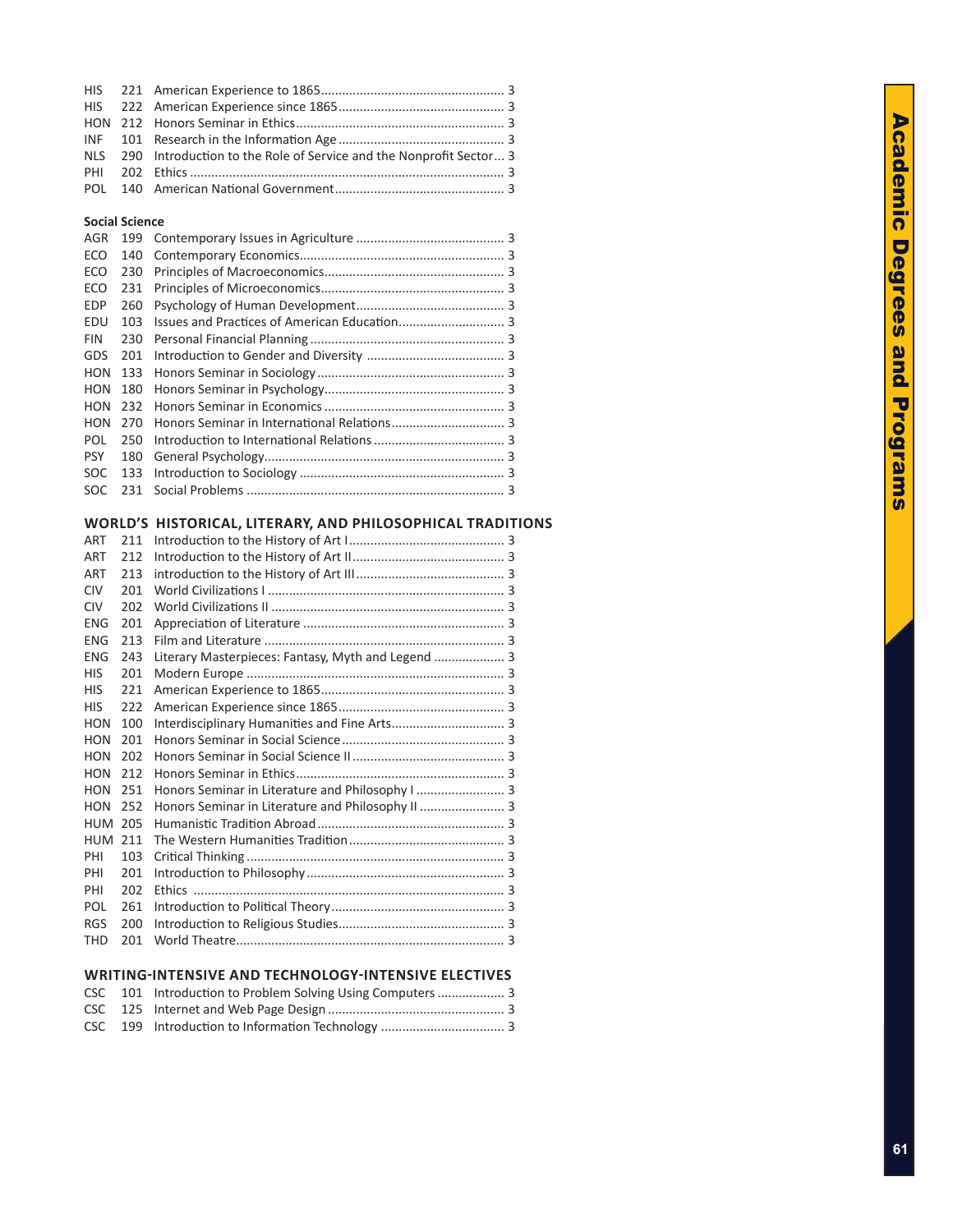#### <span id="page-14-0"></span>Honors Program

The Honors Program offers a unique educational experience designed to teach students how to learn, how to think critically and creatively, and how to communicate effectively. Students with evidence of high achievement may qualify for the Murray State Honors Program. This program has been designed to provide future social and professional leaders with exceptional thinking and communication skills, an appropriate breadth and depth of knowledge, and a sense of cultural and social responsibility.

Entering freshmen with an ACT composite score of 28 or above and exceptional high school records are invited to apply for admission to the Honors Program. Acceptance is based on such factors as standardized test scores, grade point average, evidence of creative and leadership abilities as displayed in extracurricular interests and activities, and faculty recommendations.

Accepted students must participate in at least one Honors Seminar a semester until the sequence is complete unless arrangements are made with the honors director. In order to receive an honors diploma, an honors student must complete the honors sequence described below, fulfill the required competencies, maintain a 3.2 grade point average, and satisfy all Murray State graduation requirements including the completion of an area or a major and minor. In the programs they choose, honors students will be expected to select the more challenging courses offered.

The Honors Program encourages intellectual exchange among students, professors, and visiting scholars. Ample opportunity is provided for dialogue.

The hallmarks of the Honors Program are small class size and the resulting individual attention available to its students. Professors and guest lecturers are readily available to all students in developing a full understanding of the course materials. The faculty are selected partly on the basis of their commitment to fostering productive, interactive intellectual contact with students.

#### **Honors Sequence - Arts**

**Bachelor of Arts (B.A.) Bachelor of Arts in Business (B.A.B.) Bachelor of Fine Arts (B.F.A.) Bachelor of Music (B.M.)** HON 100T Transitions<sup>1</sup> ENG 150 Honors Rhetoric, Composition and Research HON 251 Honors Seminar in Literature and Philosophy HON 437 Senior Honors Thesis *Two of the following:* HON 100 Interdisciplinary Humanities and Fine Arts HON 161 Honors Seminar in Visual Arts HON 162 Honors Seminar in Music HON 163 Honors Seminar in Theatre HON 164 Honors Seminar in Fine Arts and Culture Abroad HON 165 Honors Seminar in Communication<sup>2</sup> *One of the following:* HON 201 Honors Seminar in World History I HON 202 Honors Seminar in World History II *One of the following:* HON 261 Honors Seminar in Science HON 262 Honors Seminar in Mathematics *Three of the following:* HON 133 Honors Seminar in Sociology HON 150 Honors Seminar in Archaeology HON 180 Honors Seminar in Psychology HON 232 Honors Seminar in Economics HON 201 Honors Seminar in World History I<sup>3</sup> *or* HON 202 Honors Seminar in World History II<sup>3</sup> HON 212 Honors Seminar in Ethics *or* HON 252 Honors Seminar in Literature and Philosophy II HON 270 Honors Seminar in International Relations *or* HON 272 Honors Seminar in Comparative Politics <sup>1</sup>HON 100T is only required for undeclared incoming honors students. 2 HON 165 is required for business, education, or nursing majors. <sup>3</sup>Choose whichever was not taken previously.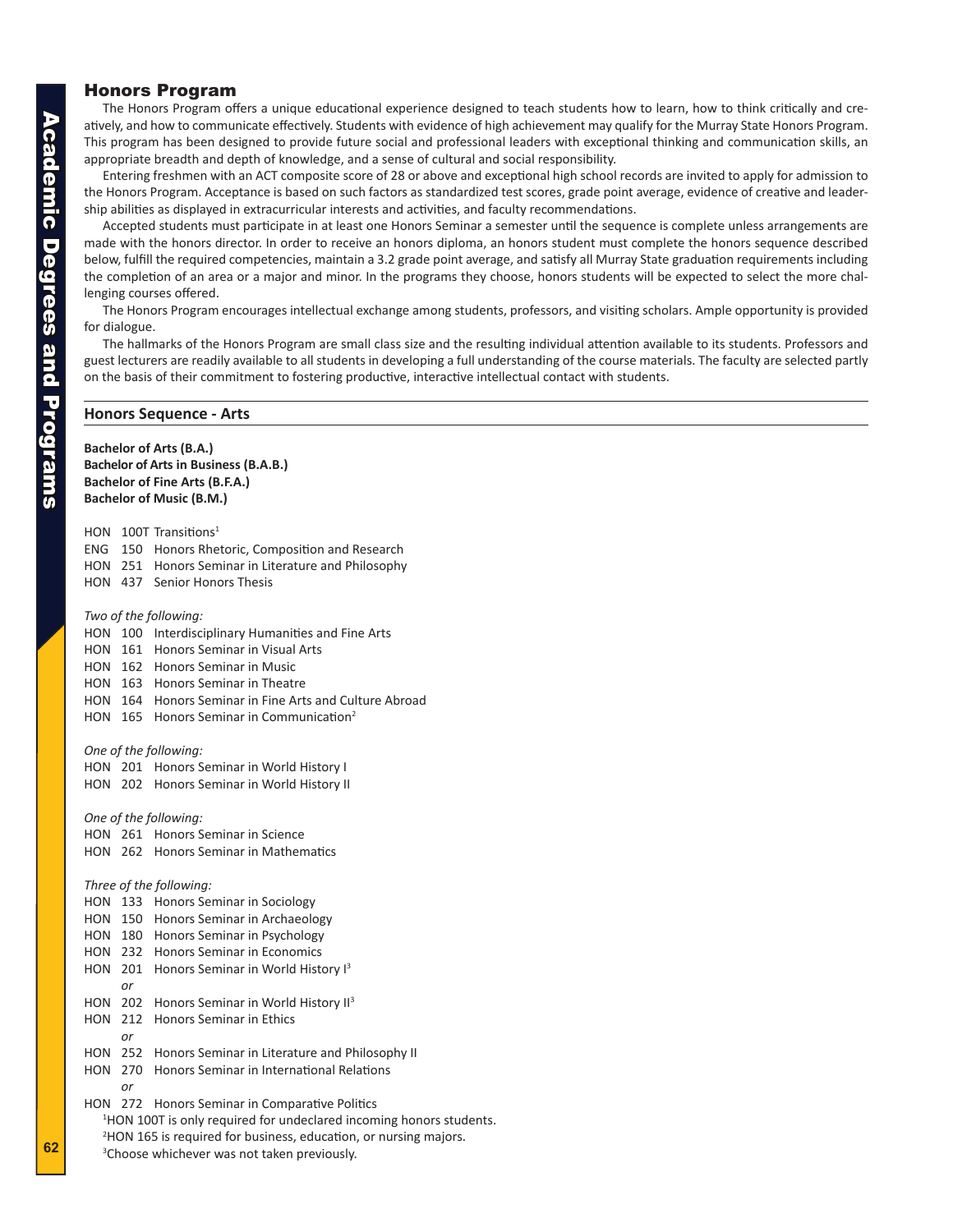#### **Additional Honors Diploma Requirements**

**Competency in Mathematics** - The student must complete three hours of mathematics chosen from the University Studies mathematics category. This course can serve as the prerequisite for HON 262.

**Competency in Science** - The student must complete one lab science chosen from the University Studies science category. This course can serve as the prerequisite for HON 261.

**Competency in Modern Language** - The student must have credit for a 12-hour sequence (excluding 105) in one modern language culminating no lower than a 202-level course.

**Study Abroad** - Students must participate in a year, semester, or summer study abroad program (9 day minimum). Courses taken abroad may be used towards the Honors Sequence, modern language competency, major, or minor.

#### **Honors Sequence - Science**

**Bachelor of Science (B.S.) Bachelor of Science in Agriculture (B.S.A.) Bachelor of Science in Business (B.S.B.) Bachelor of Science in Engineering (B.S.E.) Bachelor of Integrated Studies (B.I.S) Bachelor of Science in Nursing (B.S.N.) Bachelor of Social Work (B.S.W.)**

HON 100T Transitions<sup>1</sup> ENG 150 Honors Rhetoric, Composition and Research

HON 251 Honors Seminar in Literature and Philosophy

HON 437 Senior Honors Thesis

#### *Two of the following:*

HON 100 Interdisciplinary Humanities and Fine Arts HON 161 Honors Seminar in Visual Arts HON 162 Honors Seminar in Music HON 163 Honors Seminar in Theatre HON 164 Honors Seminar in Fine Arts and Culture Abroad HON 165 Honors Seminar in Communication<sup>2</sup> *One of the following:* HON 201 Honors Seminar in World History I HON 202 Honors Seminar in World History II *One of the following:* HON 212 Honors Seminar in Ethics HON 252 Honors Seminar in Literature and Philosophy II

*Two of the following:*

- HON 133 Honors Seminar in Sociology
- HON 150 Honors Seminar in Archaeology
- HON 180 Honors Seminar in Psychology
- HON 232 Honors Seminar in Economics
- HON 201 Honors Seminar in World History I<sup>3</sup> *or*

HON 202 Honors Seminar in World History II<sup>3</sup>

HON 270 Honors Seminar in International Relations *or*

HON 272 Honors Seminar in Comparative Politics <sup>1</sup>HON 100T is only required for undeclared incoming honors students. 2 HON 165 is required for business, education, or nursing majors. <sup>3</sup>Choose whichever was not taken previously.

#### **Additional Honors Diploma Requirements**

Competency in Mathematics - The student must complete three hours of mathematics chosen from the University Studies mathematics category.

Competency in Science - The student must complete one lab science chosen from the University Studies science category.

Competency in Modern Language - The student must have credit for a 6-hour sequence (excluding 105) in one modern language culminating no lower than a 102-level course.

Additional Hours of University Studies Science, Math, or Language - Nine hours in addition to the competency courses mentioned above; students should consult their major advisors in deciding which courses to take, as specific courses are often needed to fulfill general educa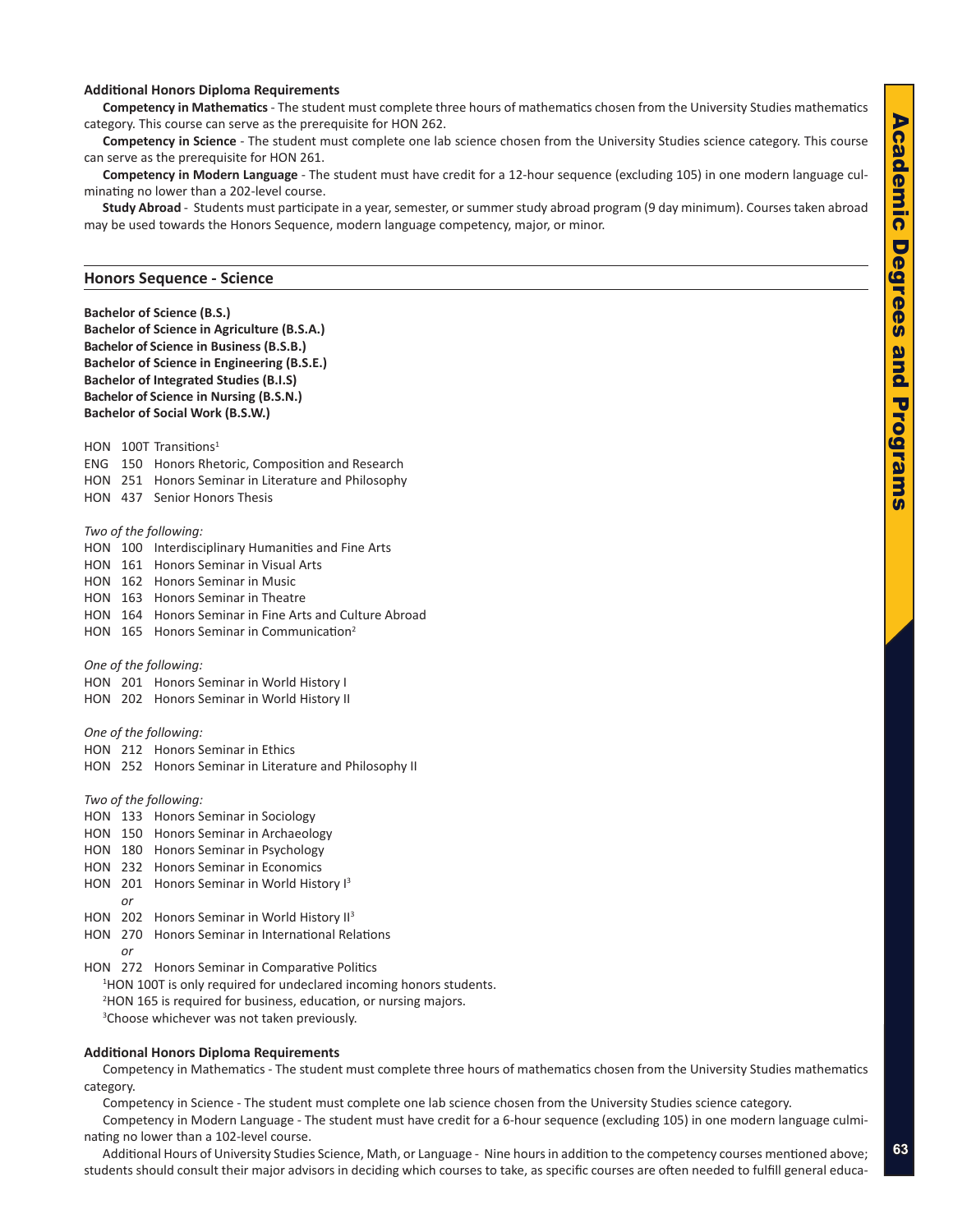<span id="page-16-0"></span>tion requirements for some majors. Either HON 261 or HON 262 may be taken for three of these hours.

Study Abroad - Students must participate in a year, semester, or summer study abroad program (9 day minimum). Courses taken abroad may be used towards the Honors Sequence, modern language competency, major, or minor.

### Other Academic Programs

#### Community College

The Community College, located in Lowry Center, offers the following services for all Murray State students.

- Block Scheduling (with limited availability) English 095 together with Reading 095 and Communications 161 form a block required for students entering under restricted status. Needs of individual students are considered and guidance is given by the block advisor and instructors. ENG 095 is a three-hour, load-credit course designed to emphasize clear sentence structure and development of ideas in paragraphs and essays. REA 095, a one-hour, load-credit course, offers enhancement of basic comprehension skills, development of critical thinking, and active reading/study strategies for the assigned readings in ENG 095 and for COM 161 exams. COM 161 is a threehour credit course teaching organization and presentation of ideas through participation in frequent speech activities, which inform, solve problems, and persuade.
- Developmental Classes The Community College administers developmental classes in English, math, and reading in accordance with the Council on Postsecondary Education guidelines for entering freshmen.
- Support Courses –The following courses are offered for supplementary instruction through the Community College: ENG 111 for ENG 105 support, MAT 095 for MAT 096, and REA 121 for a heavy reading content University Studies course. Each of these courses offers one hour of credit.
- Tutoring Program The peer-tutoring program offers assistance through drop-in study sessions. Sessions are typically provided for English, math, world civilizations, biology, chemistry, physics, Spanish and other core curriculum courses. Small-group tutoring is provided free of charge to any student enrolled at the university.

#### Cooperative Education

As a complement to the placement process, Murray State University offers to qualified students an opportunity to gain course credit through approved work experiences. According to the National Commission for Cooperative Education, this program is a structured educational strategy integrating classroom studies with learning through productive work experiences in a field related to a student's academic or career goals. It provides progressive experiences in integrating theory and practice. This extension of classroom study to practice in a profession adds a unique dimension to the student's preparation for entering a career and assists in developing an understanding of human relationships involved in the work setting. The program is a three-way partnership between the students, the educational institution and the employers with specific responsibilities for each party.

In order to participate in this program, the student must be a currently enrolled, degree-seeking student at the time of appointment, with a minimum of 24 credits accumulated at an accredited college or university. The student must have earned at least six credit hours at Murray State prior to participation. In addition, the student must have an established cumulative GPA of 2.00 or higher and be under an unrestricted baccalaureate admission status in order to participate. A student can elect to participate in this program for a summer, a semester or an academic year. All students participating in the program are considered full-time students. No more than six hours of coop/internship credit will apply towards minimum baccalaureate graduation requirements. **Enrollment in the program must be concurrent with employment.** Tuition will be assessed at the in-state rate (only for the coop/internship courses) for students enrolled during that semester.

Work assignments must be approved by an academic department and are made in businesses, industries, educational, non-profit, governmental and research organizations located throughout the world. The university makes no guarantee as to placement into a coop/intern experience or earnings, but makes every effort to place students to their best educational advantage. Work experiences may be paid or non-paid. The minimum number of hours a student must work in order to receive three hours of credit is 300. Coop courses numbered 488 are graded pass/fail. Coop courses numbered 489 are letter-graded. Internships may be graded or pass/fail. **If a student participates in the program while taking other courses, no more than 12 credit hours of courses can be taken in addition to the three-hour coop/internship.** Since a coop/internship is considered full-time, a student's advisor must approve any additional hours (up to 12) in advance. Individual departments may have more restrictive requirements.

To apply, students need to download the appropriate forms from the MSU Career Services web site. These forms must be taken to the academic advisor and department chairperson or co-op advisor for approval and submission to the Office of the Registrar for scheduling. Payment of the course credit must be arranged prior to leaving for the work assignment. **Failure to register and pay concurrent with employment will result in the credit not being awarded.**

#### Service Learning Program

Service Learning uses experiential learning techniques to combine community service with specific learning objectives in a course. Through Service Learning students perform meaningful service to the community while engaging in a study that is related to that service. Philosophically, service learning reflects the belief that education should be connected to values, character, and social responsibility.

• Students learn and develop through active participation in carefully organized service experiences that meet actual community needs and that are coordinated in collaboration with the school and the community.

• The instructional method is integrated into the academic curriculum and provides time for students to reflect on their activities through small group discussions, class activities, and journal writing.

• Students have opportunities to use newly acquired knowledge and skills in actual community situations.

• The lessons taught in the classroom and extended into the communities help students develop a sense of caring and responsibility for others (National Community Service Act, 1990).

For students to earn recognition as a Service Learning Scholar they need to complete twelve (12) hours of credit in Service Learning designated courses. Additionally, the student must have an overall GPA of 2.75 and a minimum GPA of 3.00 in the designated classes. This designation will be recognized on the student's academic record.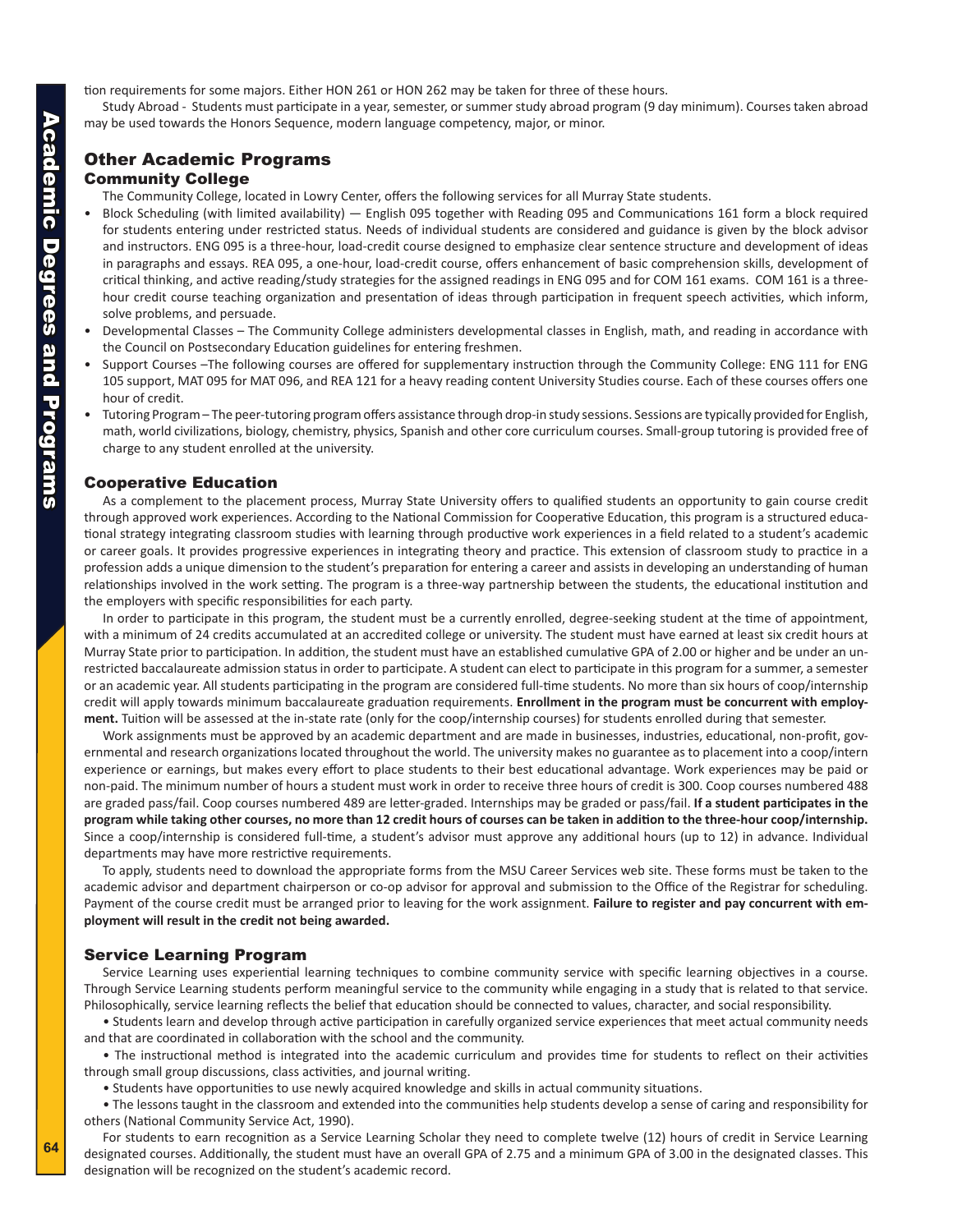#### <span id="page-17-0"></span>National Student Exchange

The National Student Exchange program provides a wonderful opportunity for MSU students to attend another college or university in the United States, Puerto Rico or the Virgin Islands for up to one full calendar year. This unique program allows students to take classes at a host campus and place those same classes on their MSU transcript following the exchange. Murray State students can enroll at MSU or at the host campus. If they enroll at MSU they will pay MSU tuition (Plan B). Registration at the host campus (Plan A) will allow the student to pay that campus its in-state tuition. In either case, classes taken at the host campus will be placed on the student's transcript and counted as credit towards graduation. Contact the Career Services Office for more details.

#### Presidential Fellows/Scholars Studies Program

Those students designated as presidential scholars or presidential fellows (as of May 2009) may follow an interdisciplinary studies major to satisfy degree requirements. This program is structured to the individual student's needs and may not necessarily conform to the standard curricular requirements. The individual student's program must be approved by the Honors Program director as well as the departmental advisor.

#### **Scholarships**

This program is for graduating high school seniors of exceptional ability. Applicants should rank in the upper ten percent of their class and have a minimum ACT composite score of 28. In addition to excellent academic records, they must have demonstrated leadership abilities. An on-campus interview is required as part of the final selection process. This scholarship includes instate tuition (no course/health fees), a 10 meal per week board plan, and a semiprivate residential college room. This award is renewable for three additional years (eight semesters total) or until graduation, provided the student meets the requirements of the program and meets specified academic standards.

A Presidential Fellow/Scholar must enroll in and successfully complete at least one Honors seminar each semester either until graduation or until the sequence has been completed. A Presidential Fellow/Scholar is not required to complete the University Studies requirements but is required to complete the Honors Seminar sequence, including prerequisites and competencies. However, students who fail to complete the Honors Sequence must complete University Studies requirements for graduation. Presidential Fellows/Scholars must maintain a 3.20 grade point average in order to retain the fellowship/scholarship. They are also expected to live on campus. They are encouraged to earn the Honors Diploma and are permitted to develop less structured, more challenging programs of study that will increase their opportunities for achievement. Presidential Fellows must complete five hours of research each week under the guidance of a faculty advisor, and Presidential Scholars must complete five hours of volunteer service hours per week as designated by the Scholarship Office, which cannot be used for college/degree credit.

#### Trustee Scholars Program

Like Presidential Fellows, Trustee Scholars may follow an interdisciplinary studies major suited to the individual's needs to satisfy degree requirements, as long as the individual program is approved by the departmental advisor and Honors Program director. A Trustee Scholar must also enroll in and successfully complete at least one Honors seminar each semester either until graduation or until the sequence has been completed. Trustee Scholars are not required to complete the University Studies requirements but are required to complete the Honors Sequence, including prerequisites and competencies. However, students who fail to complete the Honors Sequence must complete University Studies requirements for graduation. Trustee Scholars must maintain a 3.20 grade point average in order to retain the scholarship. They are also expected to live on campus. They are encouraged to earn the Honors Diploma and are permitted to develop less structured, more challenging programs of study that will increase their opportunities for achievement. Trustee Scholars must complete five hours of volunteer service hours per week as designated by the Scholarship Office, which cannot be used for college/degree credit.

#### Education Abroad

Providers are study abroad companies and consortia that provide programs to students for study, intern, work, and other education abroad opportunities. These include current MSU partners CCSA, CEA, KIIS, GlobaLinks, IBS, and IPAI. For the purposes of these policies and procedures all of these partners will be referred to as "provider" throughout.

#### Application and Selection Process

#### **Eligibility**

All MSU students are eligible to apply to study abroad if they are in good academic and disciplinary standing with a minimum cumulative GPA of 2.00. Eligibility and requirements for individual programs will vary and may be determined by the program director or program provider. This may include a higher GPA requirement, course prerequisites, language fluency, and/or other requirements as determined by the program. This information is available for providers on the provider website and for MSU programs online at murraystate.edu/educationabroad. Participants enrolled as students at MSU who do not also have faculty, staff, or alumni status must participate in study abroad as a student or intern earning credit for the study abroad program.

#### **Application Requirements**

A completed application will include an MSU application through the online application system, which may require an essay, reference, and transcript. Additional application components such as proof of language proficiency may apply for specific programs as determined by the program or provider. Application to a study abroad program does not automatically assume admission to the program. All application components, including disciplinary standing with Murray State University, will be taken into consideration for program approval. Applicants to provider programs will require a separate application to the provider. Applicants to provider programs must complete and submit both the MSU and provider applications to have your application to the study abroad program considered complete. Your provider application may also have additional essay, audition, language proficiency, or prerequisite requirements for admission.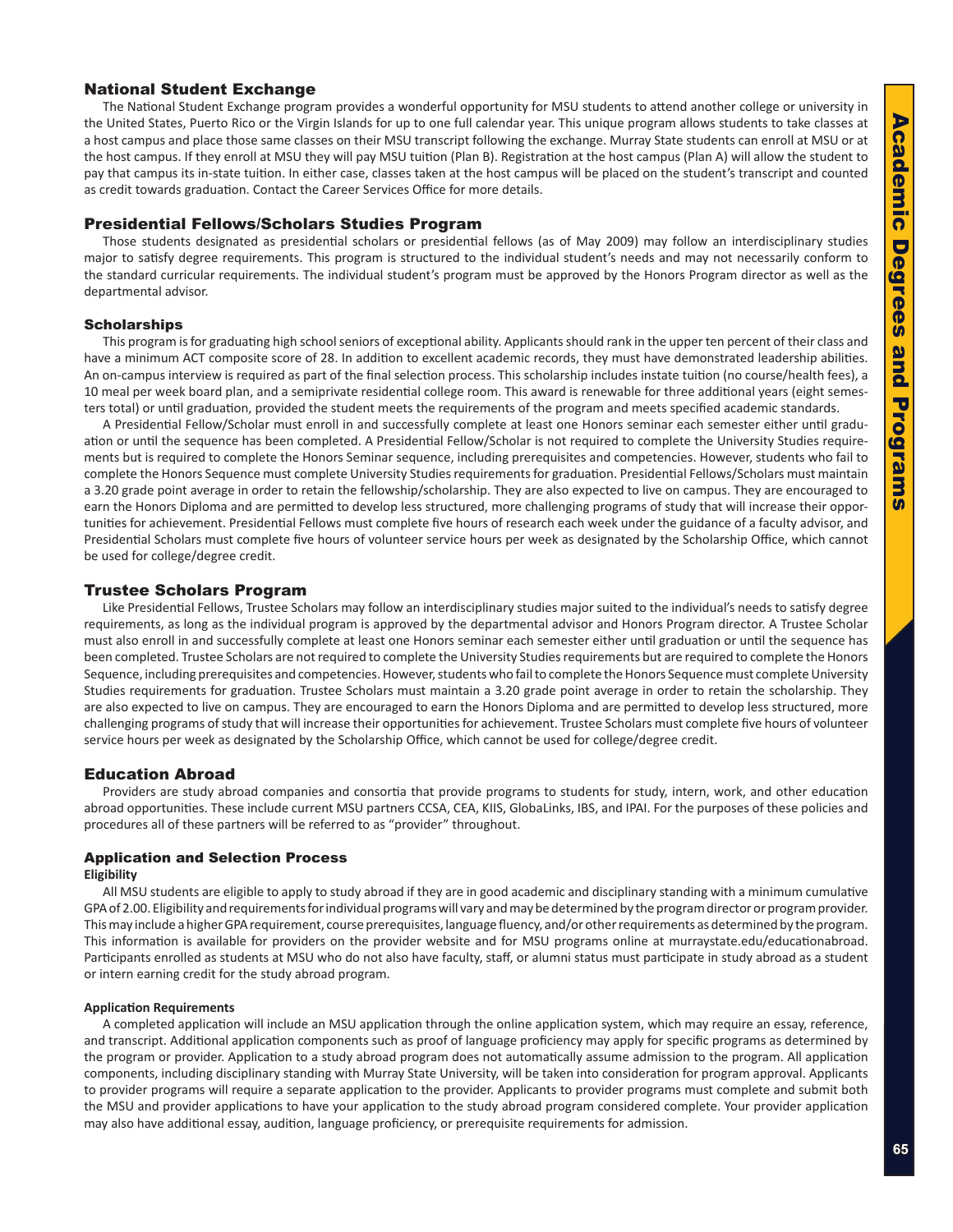#### **Selection**

Incomplete applications will not be reviewed. Complete applications will be reviewed by the appropriate selection committee. Selection committees consist of the leadership of the program applied to as well as a representative of the Education Abroad Office (EAO). Interviews may be requested. Admission is competitive and not guaranteed. Admission decisions cannot be appealed. Applicants to provider programs will be subject to provider selection standards.

#### **Exchange Program Selection**

Applicants to MSU Exchange Programs will be selected for nomination at MSU by a committee of faculty and professional staff. If nominated, the application is then submitted to the exchange university for full review and approval. Failure to submit any additional materials required for the exchange in a timely manner will result in rejection by MSU to the exchange program. Final admission decisions are made by the exchange university and issued directly to the student and simultaneously to the EAO. Exchange admissions will fall on the admission schedule of the exchange university. The MSU EAO has no control over when this will take place or what the outcome will be. Admission decisions cannot be appealed.

#### **Conditional Admission**

In some cases conditional admission may be issued to an applicant. This means the applicant must meet specific conditions within a certain time frame in order to be fully admitted to the program. If these conditions are not met within the specified time allotted, the applicant will be rejected from the program.

#### **Waitlist**

Some programs are in high demand and may receive more applications than space available. A waitlisted applicant may be moved to full admission should a fully admitted applicant drop out of the program far enough in advance of program departure.

#### **Rejection**

An application may be rejected for several reasons including, but not limited to: cumulative GPA below 2.00, poor academic or disciplinary standing at MSU, an incomplete application, poor reference, or inadequate academic connection to the program course(s).

#### **Admission**

Admission decisions are sent via email to the email address provided in the MSU online application. Once admitted to a study abroad program, it is the responsibility of the participant to login to the online application to complete the Post-Acceptance steps for their program. The Post-Acceptance deadlines are posted on the EAO website at murraystate.edu/studyabroaddeadlines. Post-Acceptance steps not completed by this date will have a Study Abroad HOLD placed on their MSU account until completion is final.

#### Registration

**Registration for courses is the responsibility of the participant.** Until participants are registered for appropriate courses at MSU financial aid and study abroad scholarships cannot be released for any program. Program fees may not be placed onto a participant account until registration is complete. This does not mean that participants are not enrolled in the program, but that they are not officially registered to receive academic credit. Registration requirements vary by program and are detailed on the EAO website by program at murraystate. edu/studyabroadprocedures.

#### Course Credit and Grade Transfer

It is the responsibility of the participant to understand prior to studying abroad how the course(s) they wish to take will figure into graduation requirements. Credit is not automatic. Students must follow the appropriate procedure for their program as detailed at murraystate. edu/studyabroadprocedures. Students who do not obtain credit approval prior to the start of the program may be rejected or expelled from a program and/or fail to receive academic credit upon return.

Students who take courses abroad that have not been pre-approved are not guaranteed credit upon return. Students should make sure they do not enroll in courses on their study abroad program that will count for courses at MSU that have already been completed. If a course is transferred back to substitute for an MSU course that was already completed, the first course grade will be erased from the MSU transcript.

Course approval and registration must be completed prior to student orientation and program departure in order to receive credit for the program. **Courses will not be created or re-created for a student after a program has been completed.**

#### **Grades**

Study abroad courses taught by MSU faculty are submitted directly to MSU. This submission may not meet the regular submission schedule, however, some students may receive an "Incomplete" grade until the program and course assignment deadlines are completed. It is the responsibility of the participant to ensure that all materials/coursework are submitted by the MSU deadline to have their earned grade submitted for the program course(s).

#### **Grade Transfer**

All grades received from foreign or domestic institutions on behalf of MSU students who earn college credit will be figured into the MSU grade point average (GPA). If letter grades are received, these will be configured into the MSU GPA. In order to receive pass/fail credit for study abroad courses, the transferring institution must send the grade report in the form of pass/fail without letter grades.

Study abroad grades are received directly from program providers and institutions abroad and cannot be reported by the participant. Grades will be issued via paper and mailed by the institution reporting the grades. The academic calendars of study abroad programs do not traditionally match the MSU academic calendar. As such, grades are often received after the following semester has begun at MSU.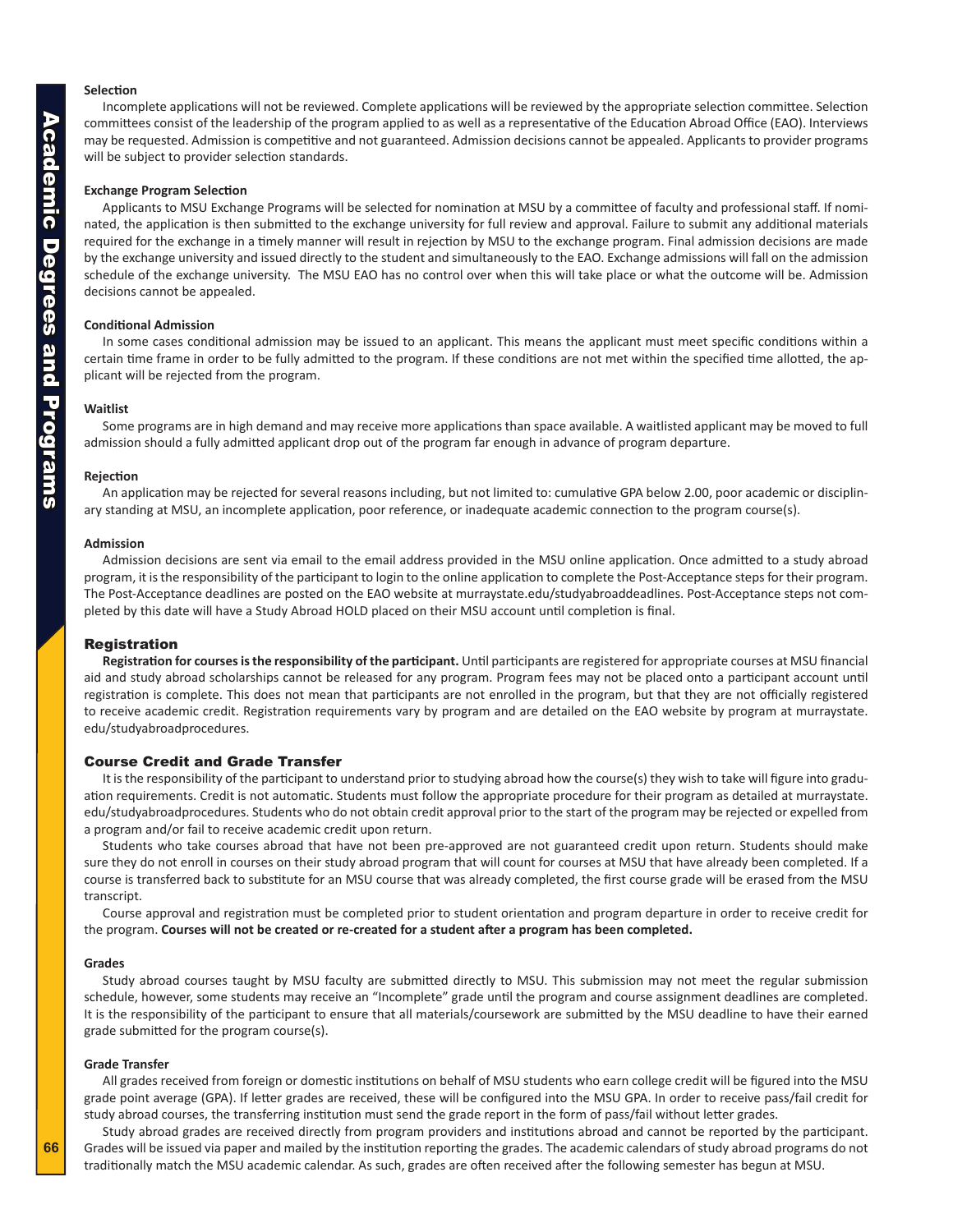Until the student's transcript arrives the student's MSU status may not show satisfactory academic progress. As a result, Federal Financial Aid and Scholarships may be held until the transcript is received and grades/credit posted to the academic record. This does not mean that these funds will be revoked by MSU, but until a transcript is received that confirms satisfactory academic progress has been met, funds will not be available for use.

#### **Grade Appeals**

If a participant wishes to appeal a grade, this appeal must take place with the program provider and faculty member who issued the grade. MSU cannot change grades issued by another institution.

#### Billing

#### **Exchange Program Fee**

Exchange program students will be billed partially or in full at MSU for the exchange program fees. The Horizons program description details which fees will be charged at MSU. Full-time semester tuition is charged at MSU at the rate normally applied to the participants status at MSU as an undergraduate in-state or out-of-state or a graduate in-state or out-of-state student. Additional charges for MSU web classes taken while on the exchange program will apply. Additional fees may or may not include room, board, excursion fees, visa fees, and other exchange program charges. When a program fee is not charged to a student account or does not include room and board, these expenses will be paid by the participant on-site.

#### **MSU Signature Program Fee**

Students will be billed to their MSU account for the Signature program fee. MSU billing can be set up on a payment plan through the MSU Bursar's Office. Setting this up through *myGate* is the participant's responsibility. Billing is not applied to a participant account until the participant registers for the study abroad class. It is possible that class registration will take place after bills have been sent out by the Bursar's Office. It is the student's responsibility to check their *myGate* account and make payments on time for their study abroad program. Billing timelines are set by the Bursars's Office and follow the schedule found online at murraystate.edu/Admissions/BursarsOffice/CriticalDates.

#### **Signature Program Tuition**

Students on MSU Signature Programs will have tuition assessed as follows:

• Fall/Spring Second-Half Semester and Spring Break Courses for Undergraduate Students: Tuition is charged to the MSU account at your regular full-time tuition rate. Students taking fewer than 12 on-campus hours will be assessed an additional per hourly rate for the study abroad course. This means that students taking web classes to meet full-time credit hour requirements but taking fewer than 12 hours on campus will be assessed tuition charges based on the instructional method (traditional or web) for the study abroad course(s).

• Summer Courses: Students will enroll in the summer course and will have their tuition waived for the program course(s).

• Fall/Spring Second-Half Semester and Spring Break Courses for Graduate Students: Students will incur additional tuition charges for their second-half semester and spring break study abroad course.

#### **Provider Programs Tuition**

Undergraduate participants in provider programs will not pay additional tuition at MSU for their provider program abroad. Graduate student participants will be charged tuition at MSU when registered at MSU for a winter, semester, spring break, or second-half semester course. Graduate students will not be charged MSU tuition for courses when they are registered at a provider receiving a transcript from another institution. Graduate students will not be charged summer tuition when registered at MSU for summer study abroad courses.

#### Program Withdrawal

For full program withdrawal, an applicant must submit in writing his/her intention and reason for withdrawing from a study abroad program to BOTH the MSU EAO and to the program provider (if applicable). Lack of participation in class or failure to pay program fees does not constitute program withdrawal. Until written notification is received in the EAO and the applicant receives a confirmation email from EAO, approved applicants are considered full participants in the program.

Participants withdrawing from a program after the withdrawal deadline, found online at murraystate.edu/studyabroaddeadlines, will be assessed any fees that cannot be recovered for the program. This may be up to the full cost of the program. Withdrawal fees will be charged to the participant's MSU account. Withdrawal fees will apply whether or not the full program fee has been applied to the student account by the withdrawal date.

Withdrawal or expulsion from programs while abroad will result in a failing course grade. Course grades for medical withdrawals will be considered on a case by case basis. Withdrawals or expulsions taking place while abroad will receive no program refund and the cost of returning home will be at the participant's expense.

#### Financial Aid and Scholarships

To apply Federal Financial Aid to a study abroad program, participants must be taking courses in the program that will count toward graduation requirements. Participants who have received the maximum Federal Financial Aid eligibility during the fall and spring academic year may not be eligible for additional semester or summer aid for study abroad. To be eligible for summer aid participants must complete a summer application and FAFSA for the current academic year if it is the first time requesting federal financial aid. Participants who are eligible for and have not yet met the maximum Pell for the academic year could receive Pell for the study abroad program.

Participants receiving study abroad scholarships and Federal Financial Aid will receive them as an award on their MSU account. If the MSU account has a zero balance, awards will then be used to cover study abroad fees that are applied to the MSU account. For provider programs, these fees may be sent to the provider from MSU if a Promissory Note is completed with the Bursar's Office. It is the participant's responsibility to ensure that study abroad fees are paid in full prior to departure. Participants who receive a refund of any kind are encouraged to check their *myGate* account and the program provider account to ensure there is a zero balance prior to utilizing refunds for other expenses.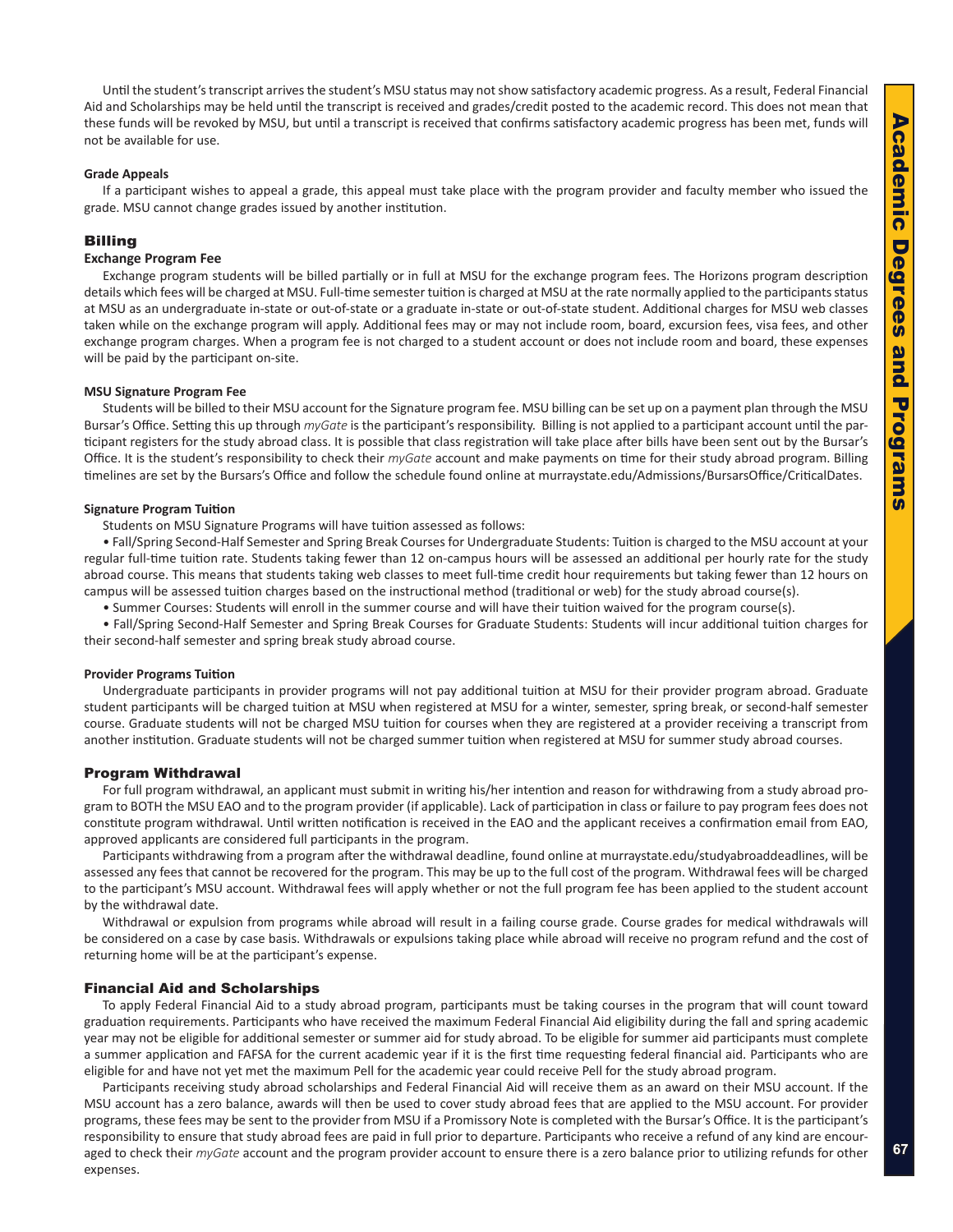Participants on summer programs must be enrolled for at least 6-credit hours for the summer term to be eligible for federal student loans. Participants may meet this 6-hour requirement by enrolling in a 3-credit hour study abroad program in addition to a summer session at MSU.

#### **Study Abroad Scholarship Application**

In order to be considered for study abroad scholarships administered within the Education Abroad Office, students must first complete the online study abroad program application at murraystate.edu/studyabroadapplication. The online scholarship application becomes available after the program application status is either 'pending' or 'approved.' Applicants must submit all required pieces of the application in order to be considered for scholarship funding. Incomplete applicants will not be considered under any circumstances.

#### **Study Abroad Scholarship Eligibility**

Eligibility guidelines for study abroad scholarships are specified online at murraystate.edu/studyabroadfunding. Guidelines may include a minimum GPA requirement, specific major requirements, or financial need requirements. Applicants should apply only to those scholarships for which the eligibility requirements are met. Students who do not meet the minimum eligibility requirements will not be considered.

#### **Study Abroad Scholarship Selection**

Applications will be reviewed by a committee. Award notifications are made via email to the email address provided in the online application approximately two weeks after the scholarship deadline. Scholarships are competitive and applicants should make every effort toward submitting the best application possible for the greatest chance to receive funding. Applications found to have falsified information will be disqualified for scholarship funding of any kind.

#### **Current MSU Scholarship Recipients**

MSU students receiving scholarships through the regular scholarship awarding process at MSU should know the following important information:

• Participants in an MSU Signature semester program may use tuition awards toward the tuition charges applied to the MSU account for that semester program.

• Students in the Honors Program may use 25% of their academic year merit scholarships for any semester provider study abroad program.

• Students who are not in the Honors Program may not use any portion of their MSU merit scholarships for provider programs.

• Regular MSU scholarships are not provided during any summer study, whether that study is domestic or international. As such, these funds cannot be applied to summer study abroad.

• The housing portion of a Presidential Fellowship and the Marvin D. Mills Scholarship may be available for use on MSU Signature semester programs. Students receiving these funds should speak with the Scholarship Office to verify if their housing award is available for the study abroad program.

#### **Outside Scholarship Sources**

Students who have been awarded funds from outside sources must inquire directly with those sources and/or the Scholarship Office to verify what portion of funds may be available to apply to study abroad fees.

#### Travel Warning for Certain Countries

According to the website of the U.S. Department of State (DOS) at travel.state.gov, Travel Warnings are issued by the U.S. DOS "when long-term, protracted conditions that make a country dangerous or unstable lead the State Department to recommend that Americans avoid or consider the risk of travel to that country. A Travel Warning is also issued when the U.S. Government's ability to assist American citizens is constrained due to the closure of an embassy or consulate or because of a drawdown of its staff."

Understanding that the DOS issues Travel Warnings for parts of a country and not the whole, MSU supports study abroad programs taking place in countries with a travel warning if the following are in place:

• the formal geographic region of study must take place in a location that is NOT under a current Travel Warning; and

• program providers, or MSU faculty if the program is a Faculty-Led MSU Signature Program, must provide proof that insurance coverage is valid in the country and region of study; and

• program providers, or MSU faculty if the program is a Faculty-Led MSU Signature Program, must provide full exit strategy and warning details to the MSU Study Abroad Office and to participants; and

• program travel for sponsored excursions must not take place in the geographic region under the Travel Warning; and

• participants, providers, and MSU faculty shall not travel independently or as part of a program activity to the geographic region under the Travel Warning; and

• participants and MSU faculty agree to sign a Travel Warning Release Form prior to travel to the country.

#### Passport and Visa

It is the responsibility of the program participant to obtain and maintain a valid passport and visa (where applicable) for all travel and study abroad. **Passports must be valid for at least 6 months beyond the return date of your program abroad.** Failure to do so may mean the inability to travel abroad for participation in the study abroad program. Students who do not comply with this international requirement will not receive a program refund and Federal Financial Aid and study abroad scholarships will be partially or fully revoked due to the inability to begin and/or complete the course. To determine if the country of study requires a visa and to determine visa costs and procedures, see the Consulate website of that country.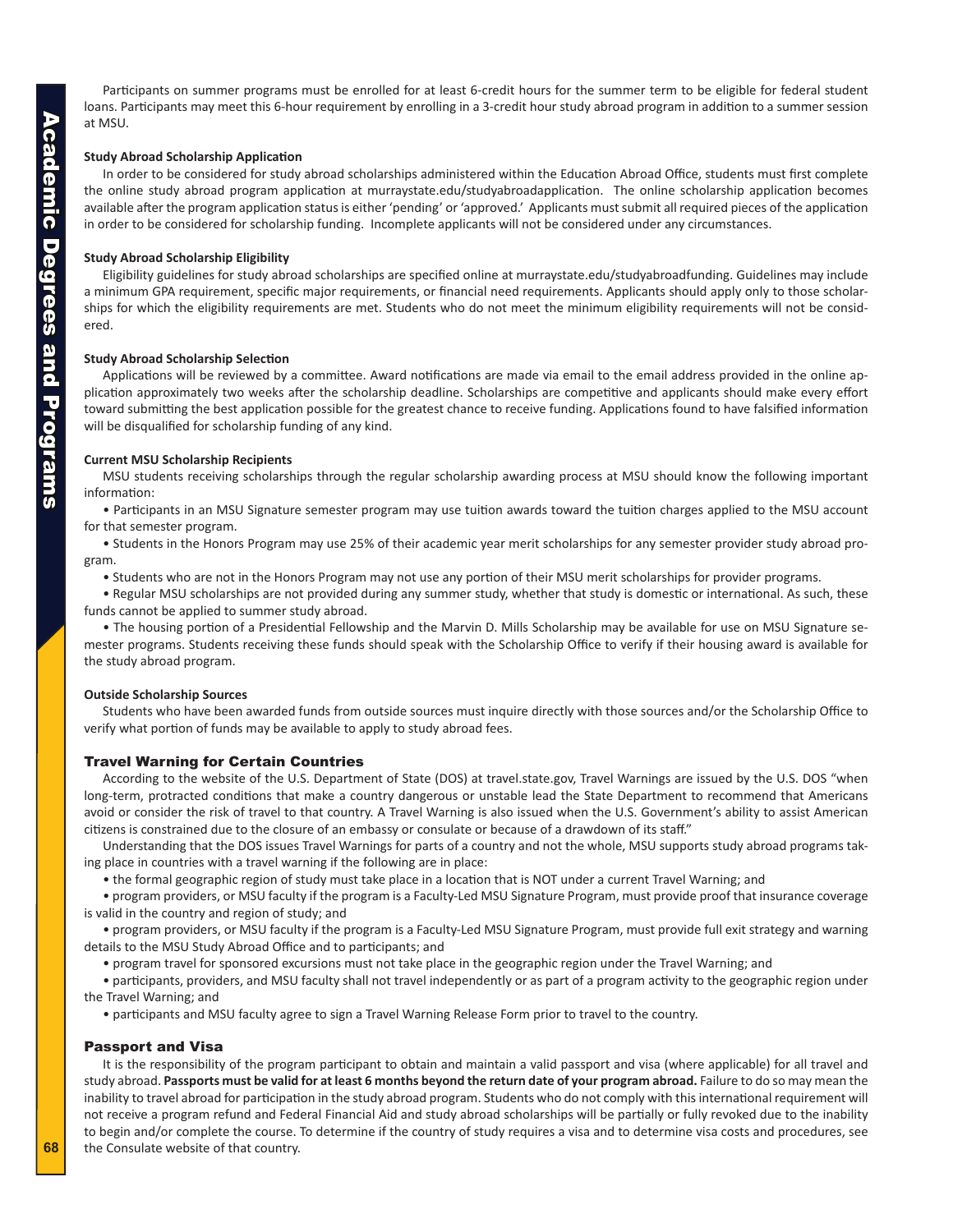#### <span id="page-21-0"></span>**Travel**

Participants may travel via personal vehicle, commercial airlines, and other public and private transportation both stateside and abroad. During this travel participants will be subject to airline and TSA rules, and rules and regulations of foreign entities, which may change at any time without notice.

Transportation delays or cancellations are not the responsibility of MSU or the program provider. Cancellations and delays may result in the loss of program time abroad and/or the cancellation of activities without refund to the participant. MSU and/or the program provider will make every possible effort to work with airlines and other transportation providers to reschedule travel that affects program length and activities as little as possible.

#### Conduct

It is the responsibility of the study abroad participant to:

• Adhere to the MSU Student Life Handbook and Policies found online at murraystate.edu/studentaffairs; and

• Communicate in a timely manner with the EAO, program provider (if applicable) and faculty member at the contact details provided in the application; and

• Provide a personal email address that belongs to the participant and check that account regularly for information requests, program status reports, and/or other updates; and

• Complete all application and program materials him/herself; and

• Read all program materials; and

• Provide accurate and correct information to the best of his/her knowledge and complete all mandatory components of the application and post-acceptance by the indicated deadlines; and

• Attend mandatory study abroad orientation; and

• Comply with the laws of the foreign country; and

• Comply with the rules and regulations of the university of study and/or the program provider and attend all program and class activities; and

• Obtain the appropriate approval for courses in writing prior to participation in the program; and

• Notify the EAO in writing of a decision to withdraw from the program, paying any unrecoverable costs already spent on their behalf if withdrawal takes place after the withdrawal deadline found online at murraystate.edu/studyabroaddeadlines; and

• Complete required forms and processes required by the offices of MSU, including but not limited to, the Offices of Financial Aid, Scholarships, Registration, and Housing, and maintain full-time status while abroad in order to ensure applicability of scholarships and financial aid both for the program and upon return to MSU; and

• Purchase travel insurance that covers the duration of the program.

Misconduct abroad will become part of a participant's permanent Murray State University disciplinary record. Visiting students on MSU programs will have their home university notified in the event of disciplinary action against the student. Resulting charges including but not limited to property damage, excessive use of electricity where applicable, mistreatment of property, lack of cleaning, and personal charges to MSU program faculty, directors, or accounts will result in a direct financial charge to the participant's MSU account to cover this charge in full.

Conduct that interferes with or inhibits the experience of others, both participants and non-participants, whether in residential settings, classrooms, and any public domain, including during independent travels, could be grounds for expulsion from the program. Frequent intoxication and use of illegal substances as defined by United States statute will result in expulsion from the study abroad program. Engagement in risky activities such as vehicle rental or extreme sports is at the participant's own risk. It is the participant's responsibility to determine whether any travel insurance will cover these activities.

Expulsion will result in failure of the courses taken on the program, regardless of expulsion date, including expulsions made prior to the Murray State University Drop Date. Expelled students will be sent home immediately at their own expense regardless of visa classification or on-site grace period allowance. In case of expulsion, MSU will notify the Emergency Contact person listed in the study abroad application. Expulsion details will become a permanent part of the MSU disciplinary record and will require a meeting with the MSU Disciplinary Officer upon return to Murray State to resume studies.

#### GRADUATE DEGREE POLICIES AND PROCEDURES

#### Graduate Degree Programs

Graduate degree programs are significantly more advanced in their content than baccalaureate degree programs. Candidates for the master's degree must complete a minimum of 30 credit hours of graduate level coursework within a planned program beyond the bachelor degree. Candidates for the specialist degree must complete a minimum of 60 credit hours of concentrated and approved graduate coursework beyond the bachelor degree. Candidates for the doctorate degree must complete a minimum of 78 credit hours of graduate level coursework with a planned program beyond the bachelor degree. Doctorate level programs shall be composed of at least 50 percent of the credit hours at the 800-level or above. A maximum of 12 credit hours may be transferred from a regionally accredited institution with the approval of the academic advisor and collegiate graduate coordinator and/or dean. Graduate transfer work will not be posted to the student's academic record until the degree is being conferred. Only the coursework required for the degree will be posted.

#### Program and Advisor Assignments

All graduate students admitted to a degree or certificate program at Murray State University are required to follow a planned program of graduate study. Although a student may be required to take prerequisite courses, only approved graduate courses completed while enrolled as a graduate student may apply toward a graduate program.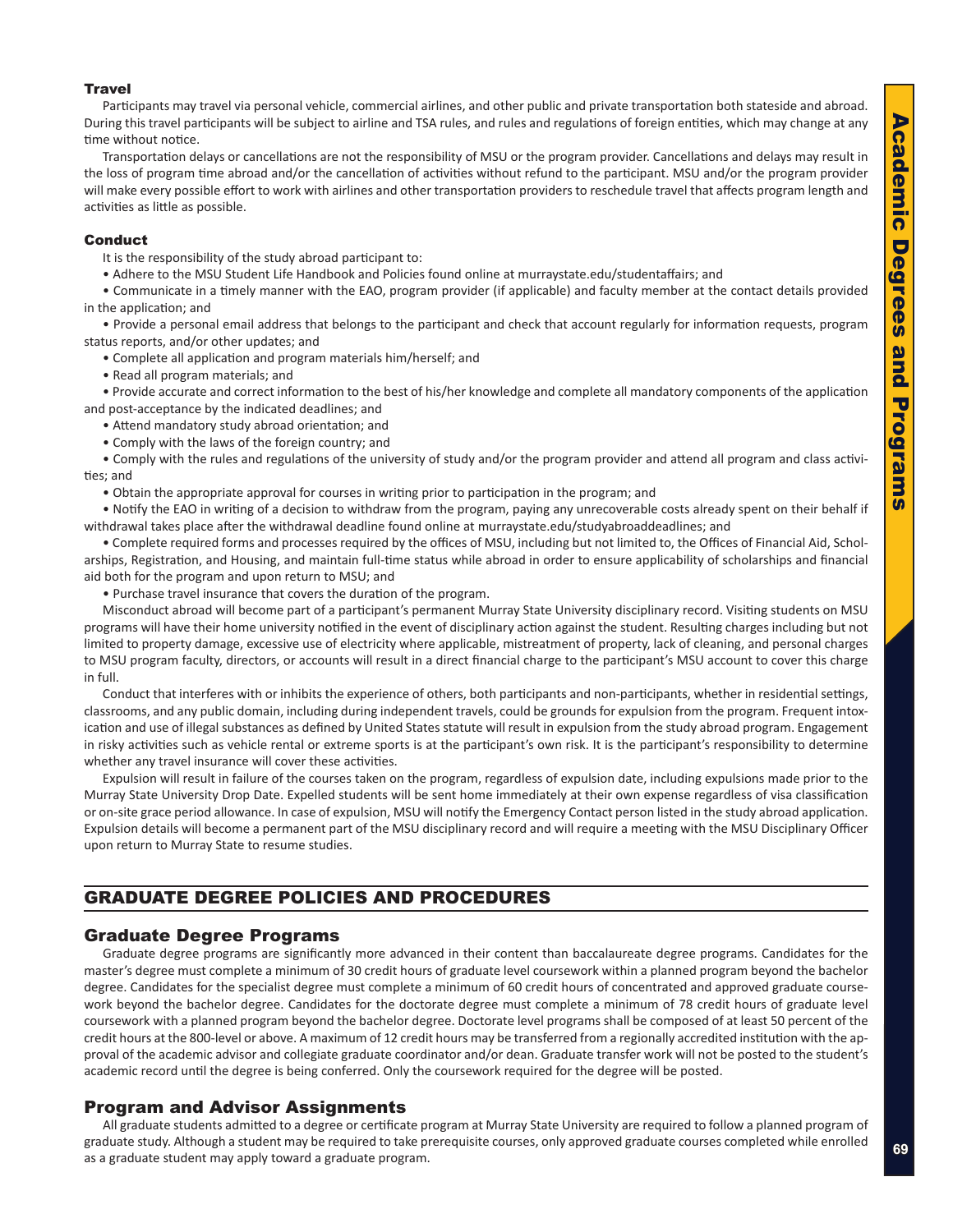<span id="page-22-0"></span>The student's advisor should be consulted before or during registration for assistance in planning a program. During the first nine weeks of the first term enrolled, the student should complete the graduate program form and submit it to the specified advisor, who will secure the required signatures and return the form to Graduate Admissions and Records. To be approved, a program must meet all requirements stipulated in the *Academic Bulletin*.

Any subsequent change in the planned program must be approved by the student's advisor and the collegiate/school graduate coordinator. The student and the collegiate graduate coordinator are responsible for notifying Graduate Admissions and Records of the program changes on an official graduate substitution form available on *myGate*.

After enrolling, a student may request to change to a different graduate program by filling out a change of program form which may be obtained through *myGate*. The form must be submitted to Graduate Admissions and Records. The student's request will then be referred to the appropriate department for approval and advisor assignment.

#### Graduate Degree/Course Time Limits

All course work used to fulfill the master's degree, specialist in education degree, or doctoral degree program requirements must be completed within the eight-year period prior to awarding the degree, beginning with the date the student initially enrolls in a class for graduate credit. Example: A graduate course begun in August 2008 must be used for a degree no later than August 2016. Failure to complete a degree in eight years will result in the loss of all credits taken outside of the time limits and the student being unable to continue with the approved program unless an extension is sought and granted. Graduate degree grade point averages are based on the courses listed on the graduate program form and applying to the program being sought. Any courses excluded by the eight-year rule shall not be included in the computation of the grade point average.

Students may request a time extension through their advisor by submitting the Request for Time Extension form and a justification letter. The request must also be approved by the program coordinator, department chair (where applicable), collegiate graduate coordinator or academic dean, and the university graduate coordinator. Additionally, the Graduate Studies Committee of the Academic Council must act on each approval. The request may be denied at any level of the review.

Extensions are considered on a case-by-case basis. Students are strongly discouraged from requesting more than one extension. In cases where all graduate coursework has expired, no time extension will be granted. Student appeals of any decision will be handled by the Graduate Studies Committee of the Academic Council.

Since graduate students do not always enroll for courses in consecutive semesters, it is important to note the following:

• Enrolled graduate students need not apply every semester unless they have not been enrolled for four consecutive semesters, or have completed their graduate programs;

• Each graduate course must be used toward a degree within eight years of enrolling in that course.

#### Graduate Literature and Research

As a distinguishing characteristic of adding a depth of knowledge within each graduate program, and to allow graduate students seeking degrees to stay current within their field of study, each graduate program at Murray State University structures the content of their curricula to include 1) knowledge of the literature within the respective discipline, and 2) appropriate ongoing research and/or professional practice and training. The university, and each program, ensures these by denoting at least one course or process within each program with a (L) for literature, (R) for research, and (PT) for professional training. Each program may also use a variety of other methods in which students may demonstrate mastery of one or more of these; other methods may include: theses, capstone courses, comprehensive examinations, portfolios, research projects, methodology courses, and exit examinations.

#### Graduate Thesis/Dissertation Requirements

Many graduate programs require a thesis for which a maximum of six hours of credit may be earned (doctoral students should consult program curriculum under the appropriate departmental section). If a thesis is required, the student's departmental advisor should be consulted early in the first term of graduate study. The advisor will assist the student in choosing a thesis topic, a thesis director, and a thesis committee (to consist of three to five members, including the director). Typically, thesis courses are not scheduled until the student is at least mid-way through a graduate program.

The thesis title, the thesis director, and members of the committee may be approved by the collegiate/school graduate coordinator who will formally appoint the committee and notify Graduate Admissions and Records.

Prior to conducting studies that involve human subjects, the individual student must receive approval for his/her activities from the Institutional Review Board (IRB) following the current Procedures and Guidelines for the Protection of Human Subjects. Students involved with research involving animals should obtain permission from the Institutional Animal Care and Use Committee (IACUC). Please consult your thesis advisor for details on either requirement. Failure to receive the appropriate approval may result in the disqualification of the thesis.

#### Thesis/Dissertation Approval

One week prior to the anticipated date on which the degree is to be conferred, the unbound original of the signed thesis should be submitted to the university graduate coordinator. The student should complete all requirements found on the Steps for Completion of Graduate Thesis Payment and Processing document at www.murraystate.edu/finishyourthesis. Failure to meet this deadline may result in postponement of the student's degree conferral until the following semester.

Complete procedural and structural instructions are contained in Guidelines for the Preparation of Master's Thesis available from the MSU website. It is the responsibility of the student to secure and comply with these guidelines.

Students who change from thesis track to non-thesis track in a graduate program may not receive credit for Thesis courses.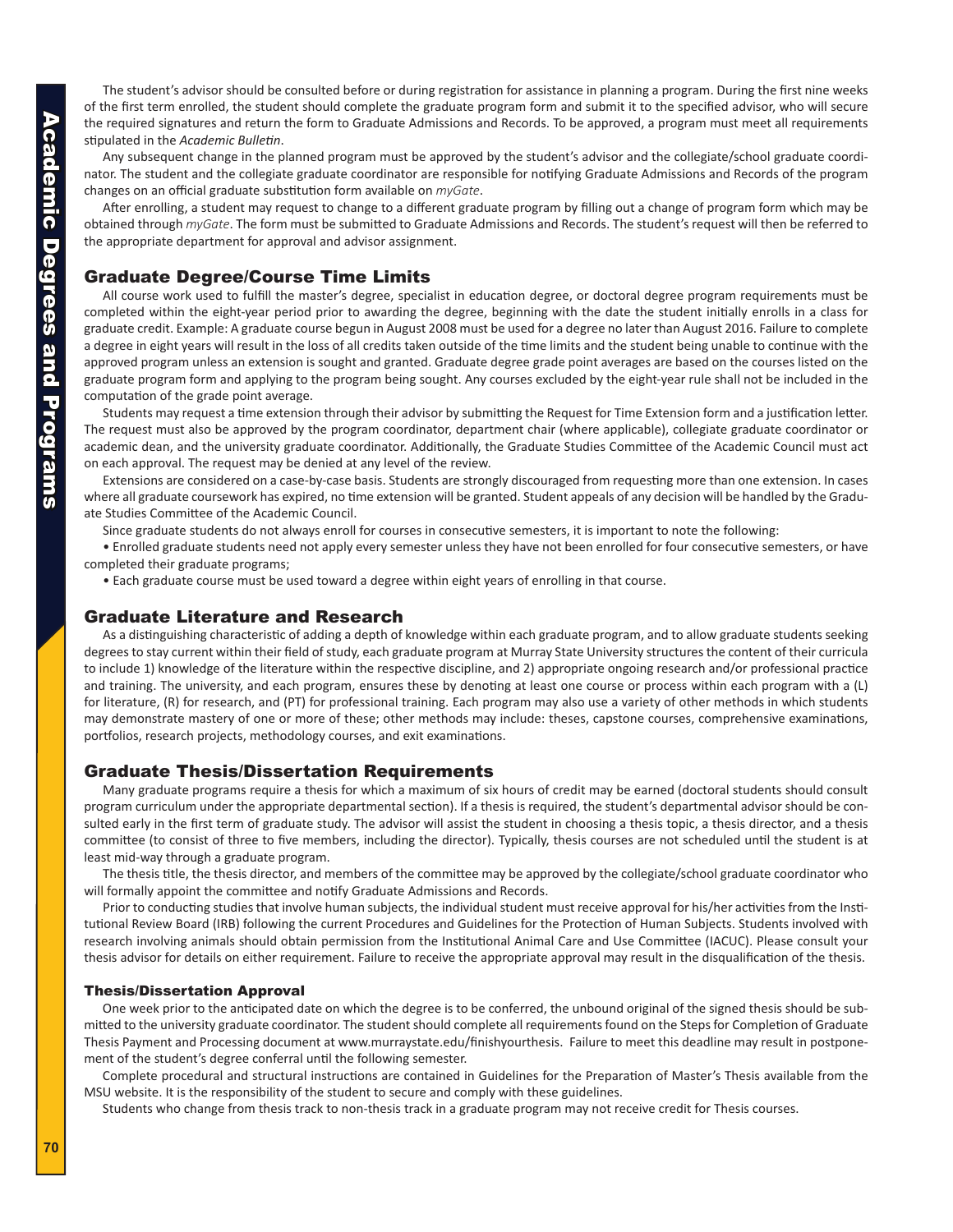#### <span id="page-23-0"></span>Tests

Nationally recognized tests of aptitude are required by some colleges, departments, and programs of the university. Test scores may be used for admission or as a condition of degree completion. Test score requirements for specific degrees will be found in the *Academic Bulletin* under the appropriate departmental sections. Test scores must be received in Graduate Admissions and Records directly from the testing service to be considered official.

#### Summative Evaluation

In addition to completing required courses, students in some graduate degree programs will be expected to demonstrate that they have successfully met program standards through summative evaluation procedures administered near the end of the course of study. Murray State University also uses information on student performance gathered in summative evaluations for purposes of program improvement.

#### Comprehensive Examination

A student should refer to the section containing degree requirements of the student's graduate program for information regarding the comprehensive examination, if required by the department. Deadlines are published in the online Academic Calendar.

A master's student normally takes the comprehensive examination during the semester in which the student graduates; however, a student who has completed 24 hours toward the master's degree may also elect to take the examination.

An application for the comprehensive examination, available via *myGate*, must be submitted to Graduate Admissions and Records during the first three weeks of the semester in which the student plans to take the examination.

The comprehensive examination is usually administered three weeks prior to the conclusion of the semester. Doctoral students should consult their specific program coordinator for any comprehensive examination details.

#### Transfer Credit

A maximum of 12 graduate hours may be transferred from a regionally accredited graduate school after a student has been admitted. All transfer credit must be approved by the student's advisor and collegiate graduate coordinator. Departments and colleges may set more restrictive policies concerning the kind and amount of transfer hours they will accept. All transfer credit must have been earned within the eight-year period allowed for the degree. The student must have an overall GPA of at least 3.00 on graduate work at Murray State University and a grade of B or better in any course that the student wishes to transfer to Murray State. It is the responsibility of the student to initiate a request for transfer of credit. Graduate transfer credit will not be posted to the student's transcript or included in the calculation of the student's GPA until the point of graduation.

#### Transfer Credit to Repeat MSU Courses

If a graduate student takes a course at Murray State and chooses to repeat that course at another institution, permission from the student's graduate advisor and collegiate graduate coordinator must be secured. A repeated transfer course is added to the student's degree GPA calculation. A course substitution form must be forwarded to Graduate Admissions and Records in Sparks Hall to document departmental approval of transfer credit.

#### Application for Degree

The Application for Graduate Degree is available on the Academics tab of *myGate*. Contact Graduate Admissions and Records for help with inactive *myGate* accounts.

This application is effective for one semester only. If a student does not graduate after making application, the application will be updated one time at no additional charge. If you are still unable to complete all degree requirements it will be your responsibility to submit a new application via *myGate* by the deadline for the term in which you plan to graduate. The new application will result in another degree fee.

The Graduate Degree Application and fee are due in Graduate Admissions and Records during the first three weeks of the semester in which the student expects to graduate. Submission deadlines are posted on *myGate*.

Degree Applications may be submitted after the published deadline ONLY with prior approval of Graduate Admissions and Records. Late degree applications cannot be submitted through *myGate*. An additional late fee will be required.

A candidate for a master's degree, specialist in education degree, or doctoral degree must have a minimum grade point average of 3.00 in all the approved program graduate courses before the degree is conferred. No credit shall be granted for a grade below C.

See the Diplomas and Commencement sections for additional information.

#### Application for Certificate Completion

The Application for the Graduate Certificate Completion, available on *myGate*, and processing fee are due in Graduate Admissions and Records during the first three weeks of the semester in which the student expects to complete all coursework toward the certificate.

After the student successfully completes all courses toward the certificate program, the certificate awarded will be posted to the MSU transcript within a few weeks. No document will be printed and/or mailed to the student. Questions about the form may be directed to Graduate Admissions and Records at 270-809-3779.

#### Second Master's Degree

Students desiring to pursue another master's degree at Murray State University shall have completed all requirements for a previous master's degree at Murray State University or another accredited university. In general, the same basic requirements for general admission, and other conditions previously stated in this *Academic Bulletin* relative to a master's degree are also applicable to a second master's degree with the following exceptions:

1. A maximum of nine semester hours of completed graduate work from any previous graduate degree or program may be applied toward an additional degree if the courses are appropriate for the degree and are approved by the department and if they fall within the